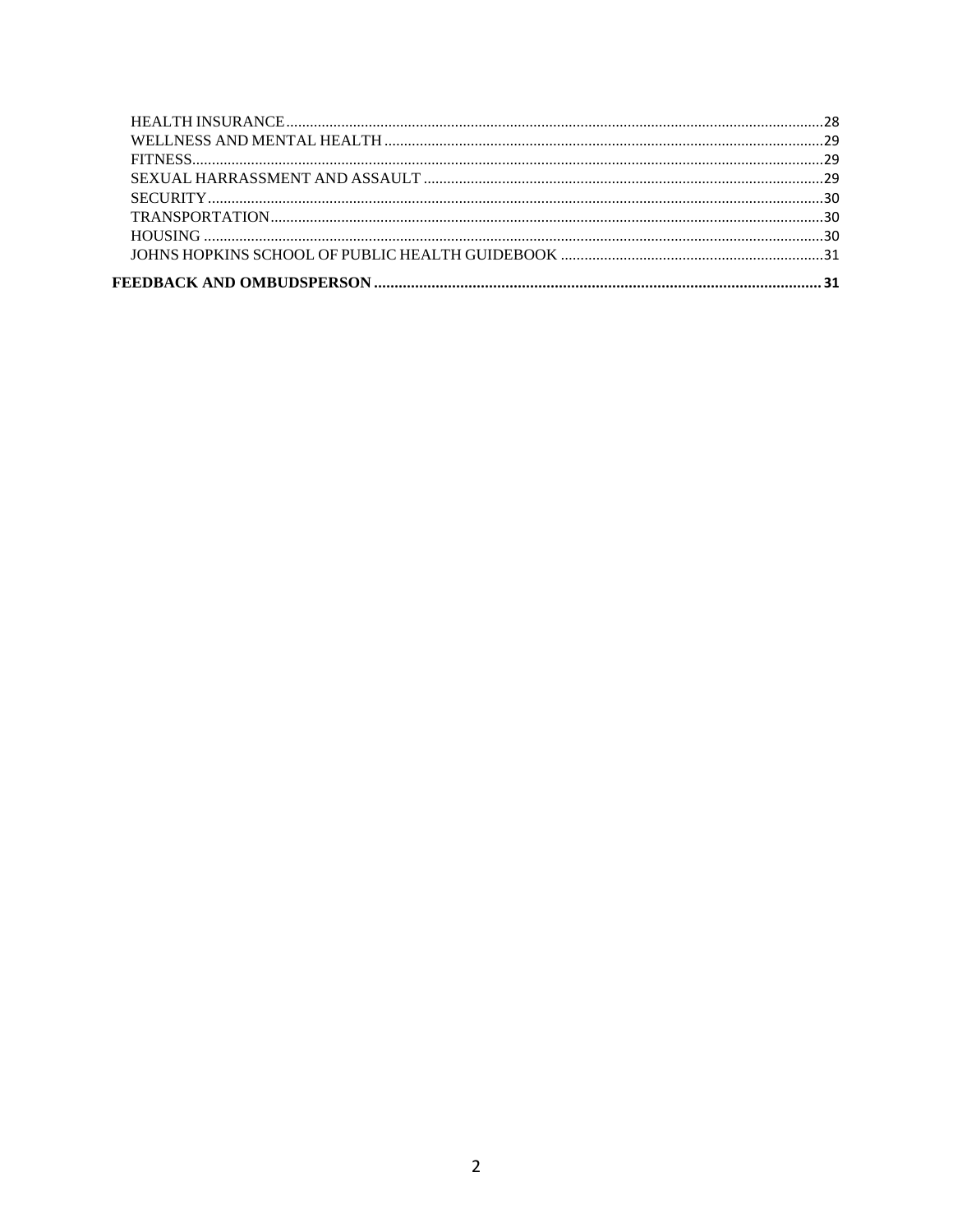## <span id="page-2-0"></span>**WELCOME**

Welcome to the Department of Biostatistics at the Johns Hopkins Bloomberg School of Public Health. Our Department was the first academic department of statistics in the United States, founded in 1918. Its major goal, achieved through education and research, is to enhance and promote effective statistical reasoning and its application in health research and ultimately, to advance the public's health.

Today the Department is chaired by Dr. Karen Bandeen-Roche and has approximately 47 fulltime faculty and approximately 60 full-time students, most of whom are doctoral candidates. Our faculty and students conduct research across the spectrum of statistical science from foundations of inference to the discovery of new methodology to health applications.

The Department offers the PhD and ScM degrees, as well as the MHS (Master's of Health Science) in biostatistics for students earning a PhD in another department of the school and to those health professionals who already have an advanced degree (i.e. MD or PhD). We also offer an NIH-funded training opportunity in the epidemiology and biostatistics of aging.

All faculty and students are required to adhere to the School of Public Health's academic ethics code.

# <span id="page-2-1"></span>**MISSION OF THE DEPARTMENT OF BIOSTATISTICS**

The Department has as its mission:

- conduct of original research on important biostatistical problems across the spectrum: foundations, methodology, and applications;
- responsibility for Johns Hopkins University's PhD and master's programs in biostatistics;
- leadership of biostatistical education for public health/biomedical scientists and professionals at Johns Hopkins;
- participation in other current and future educational programs involving substantial statistical reasoning, such as quantitative genetics, bioinformatics, and clinical investigations;
- facilitation and leadership of biomedical and public health research that depends on statistical collaboration or consultation.

# <span id="page-2-2"></span>**HOPKINS PERSPECTIVE ON BIOSTATISTICS: A BRIEF HISTORY AND TODAY**

Biostatistics comprises the reasoning and methods for using data as evidence to address public health and biomedical questions. It is an approach and a set of tools for designing studies and for quantifying the resulting evidence, for quantifying what we believe, and for making decisions.

At the Johns Hopkins Department of Biostatistics, research is characterized by a commitment to statistical science, its foundations and methods, as well as the application of statistical science to the solution of public health and biomedical problems. As indicated in the two-way arrows in the figure below, research on foundations, methods, and applications is mutually supportive. To be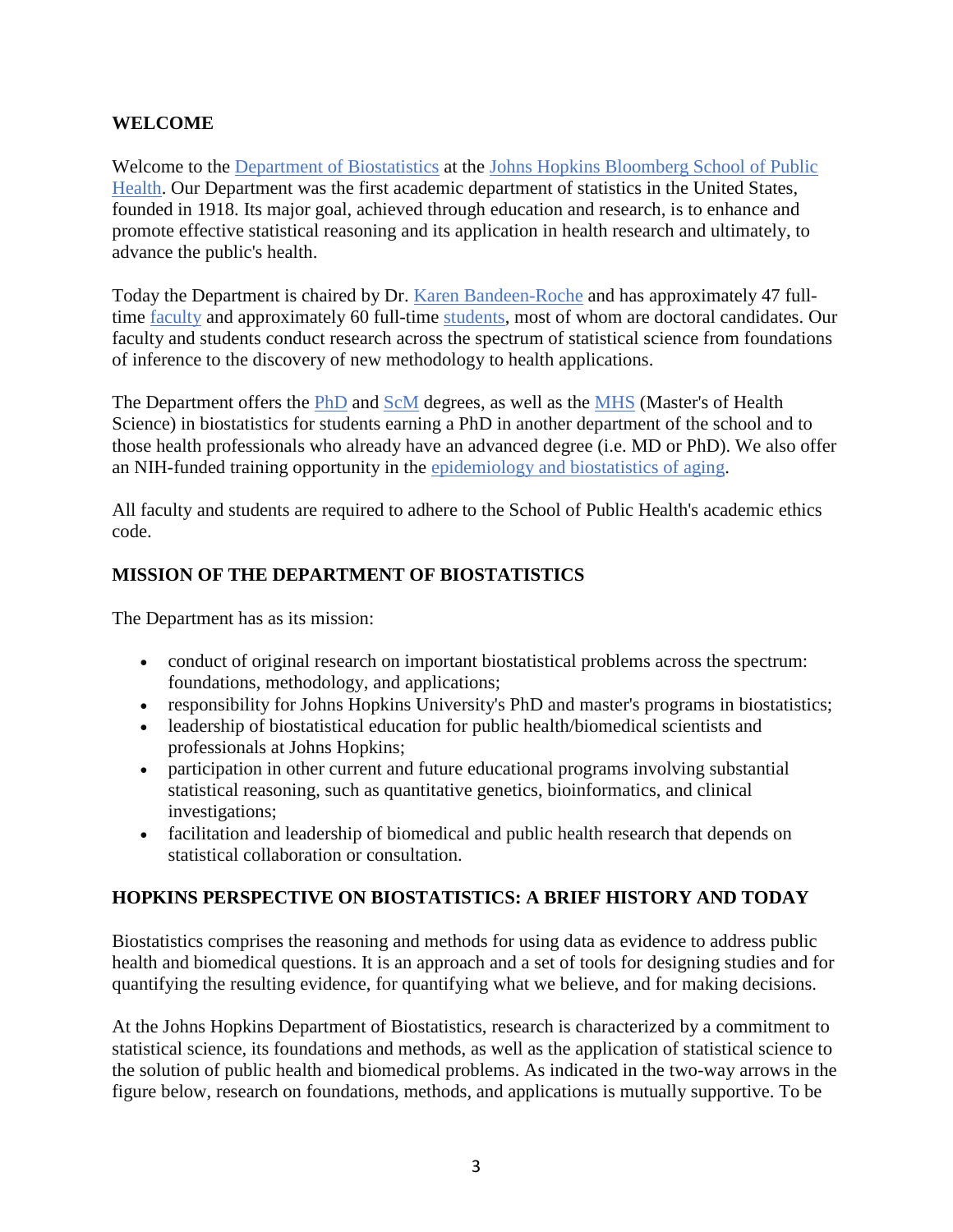excellent, biostatistical research must be built on a foundation of first-rate public health and biomedical research, like that which occurs at Johns Hopkins.

Research on foundations has as its goal the development of better strategies, or ways of reasoning, for empirical research. For example, past chair William Cochran demonstrated how observational studies can be used to draw inferences about the causal effect of a treatment on a health outcome. Jerry Cornfield showed how case control studies can be used to draw valid inferences about parameters in prospective models. Richard Royall led a transition in statistical reasoning from decision methods (*p*-values, tests of hypotheses) toward likelihood methods, which quantify scientific evidence. Charles Rohde, former faculty member Kung-Yee Liang, Tom Louis, Constantine Frangakis, and others continue this tradition.

Research on statistical methodology has as its goal the creation of new tools for drawing inferences from data. To illustrate, former faculty member Ron Brookmeyer and adjunct faculty member Mitch Gail developed the methodology used to monitor and project the size of the US AIDS epidemic; Kung-Yee Liang, Mei-Cheng Wang, and Scott Zeger developed methods for regression analysis with correlated responses. Daniel Scharfstein and Constantine Frangakis have developed techniques for assessing the possible impact of missing data in clinical trials and observational studies. Ingo Ruczinski has developed novel regression methods to predict how proteins will fold.

To accomplish societal goals, biostatistics and biostatisticians must research important substantive questions as well. For example, former faculty member Francesca Dominici, with Roger Peng, Aidan McDermott, and Frank Curriero, and colleagues have used multiple national databases to determine the effects of air pollution on mortality across the 90 largest American cities. Marie Diener-West, Jim Tonascia, and others have led or collaborated in clinical trials of new therapeutic treatments. Karen Bandeen-Roche collaborates with gerontologists to determine the causes and course, and ultimately to postpone the onset, of disability in older adults. The Biostatistics Center faculty, including Gayane Yenokyan, Andre Hackman, and Jiangxia Wang, serve more than 150 biomedical clients each year.

Throughout its history and today, Hopkins Biostatistics has embraced a broad definition of our discipline, including foundations, methodology, and applications. The faculty's commitment to this inclusive perspective and the support of the School's administration and faculty are two of the intangible yet critical components of the Department's current and future success.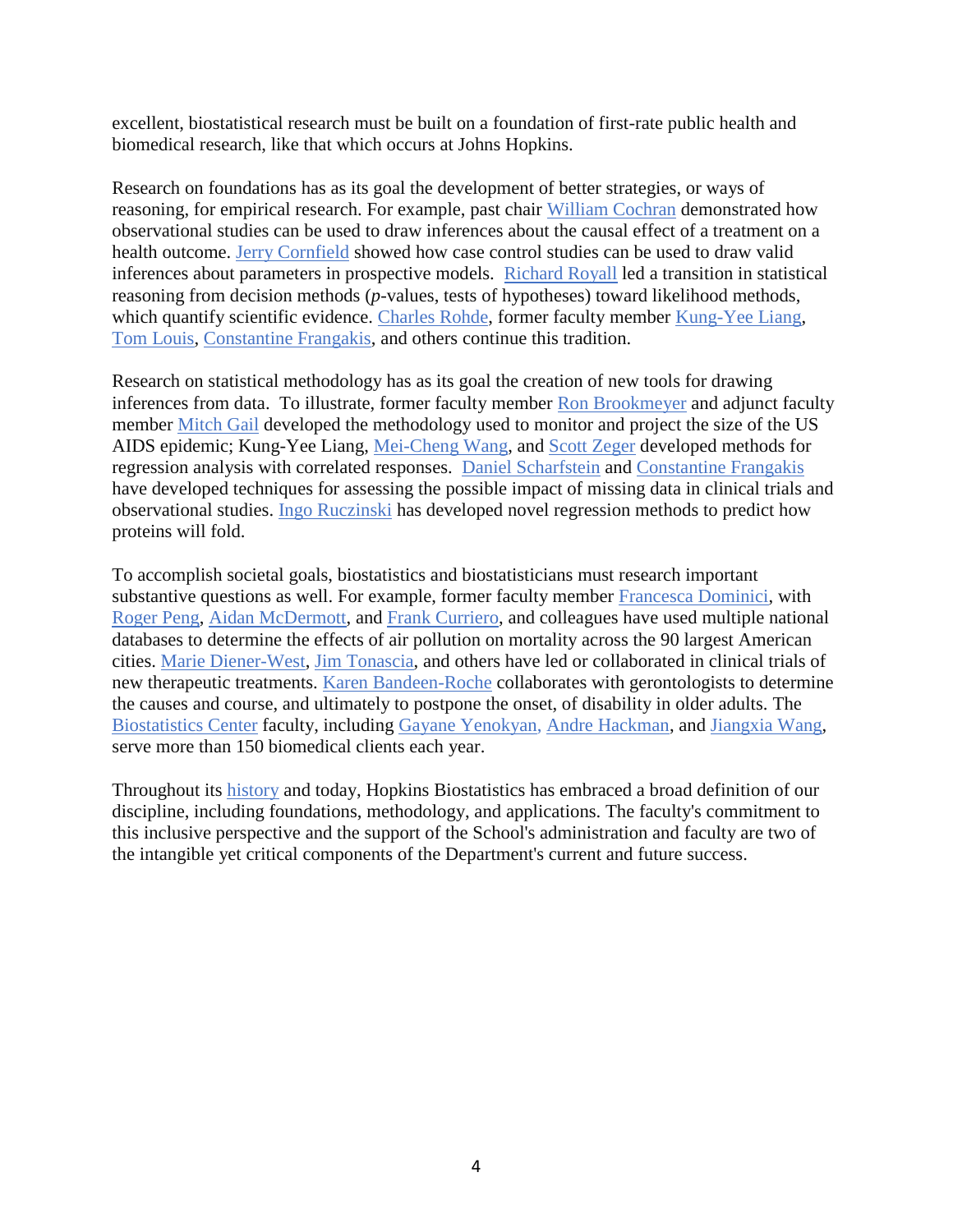### <span id="page-4-0"></span>**DEGREE PROGRAMS**

The Department of Biostatistics offers the following three graduate programs to applicants with a bachelor's degree (or higher) interested in professional or academic careers at the interface of the statistical and health sciences:

- MHS (Master of Health Sciences): For outstanding individuals with prior professional experience or a professional degree seeking a one-year intensive course of study in biostatistical theory and methods.
- ScM (Master of Science): For individuals with demonstrated excellence at the undergraduate level in the quantitative or biological sciences who seek a career as a professional statistician.
- PhD (Doctor of Philosophy): For individuals with demonstrated excellence at the undergraduate level in the quantitative or biological sciences who wish to prepare themselves to become leading biostatistical researchers in academia, industry, or government.

We also have a funded training program in Epidemiology and Biostatistics of Aging for PhD students who are US citizens or permanent residents.

## <span id="page-4-1"></span>**ACADEMIC ETHICS**

Students and postdoctoral fellows in the Bloomberg School of Public Health are expected to abide by the highest levels of academic and research integrity (click here to view the Johns Hopkins Academic Ethics Code). All students and postdoctoral fellows must complete an online module to familiarize themselves with this code.

As stated in the Academic Ethics Code, "violations of academic integrity include, but are not limited to: cheating; plagiarism; knowingly furnishing false information to any agent of the University for inclusion in the academic record; violation of the rights and welfare of animal or human subjects in research; and misconduct as a member of either School or University committees or recognized groups or organizations."

For a Biostatistics student or postdoctoral fellow, abiding by the Academic Ethics code includes:

- Completing work on one's own when an individual assignment or examination is given in a course.
- Providing proper attribution to others' work by providing citations with quotations and giving proper references for all data analysis projects, research proposals and dissertations and theses.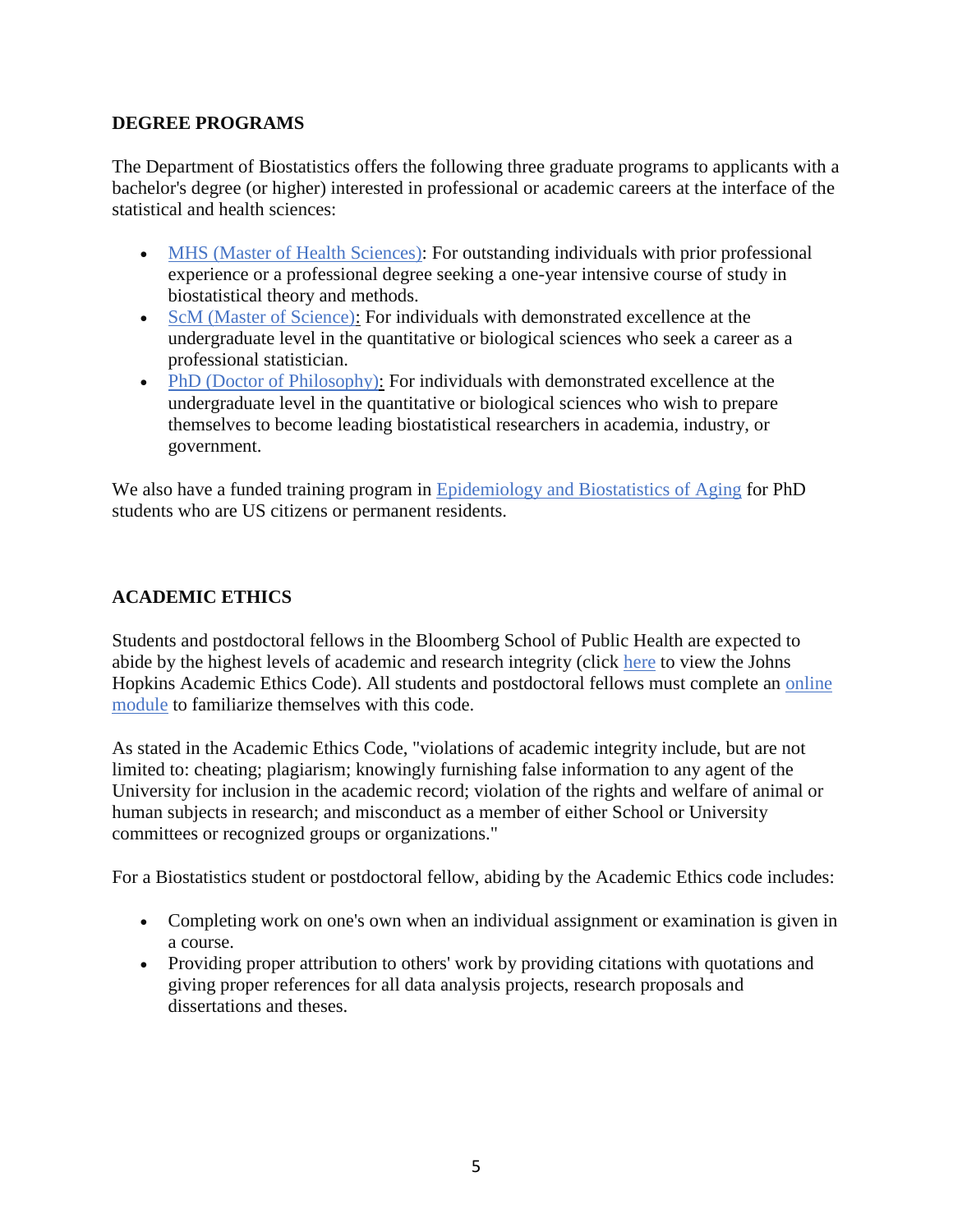## <span id="page-5-0"></span>**PhD PROGRAM**

## <span id="page-5-1"></span>**OVERVIEW**

The Johns Hopkins Department of Biostatistics PhD program prepares persons who have demonstrated excellence in mathematics and the natural or social sciences to become research biostatisticians in academia, industry, or government. Our PhD graduates:

- Conduct and publish original research on the theory and methodology of biostatistics;
- Apply innovative theory and methods to the solution of public health problems;
- Serve as expert biostatisticians on collaborative teams of investigators addressing key questions in public health and medicine;
- Teach biostatistics effectively to health professionals and scientists as well as to graduate students in biostatistics.

Our PhD program provides training in the theory of probability and statistics, biostatistical methodology and data science, as well as the application of biostatistics in science, public health and medicine. The program is unique in its dual emphasis on the foundations of statistical reasoning and their implementation in data analyses. It requires its graduates to complete rigorous training in real analysis-based probability and statistics, equivalent to what is provided in most departments of mathematical statistics, as well as in data science practice.

The core curriculum consists of the following components:

- A one-year sequence on biostatistical methodology (140.751-754)
- A one-year sequence on probability (140.721-724)
- A one-year sequence on foundations and theory of statistical science (140.731-734)
- A two-term sequence on advanced data science (140.711-712)
- Epidemiologic Inference in Public Health I (340.721)

Currently, Dr. Hongkai Ji directs the Biostatistics Graduate Program. He supervises all aspects of the PhD program, including admissions, curriculum design, and student evaluation.

### <span id="page-5-2"></span>**ENTRANCE REQUIREMENTS**

- Bachelor's degree
- Completed School of Public Health application
- GRE score results
- TOEFL results (if your most recent academic degree is from a university where English is NOT the primary language of instruction)
- Three letters of recommendation
- Statement of purpose
- Prior coursework in calculus and linear algebra

Incoming students without a strong background in basic biology are strongly encouraged to register for the course Introduction to the Biomedical Sciences (260.600), held in advance of the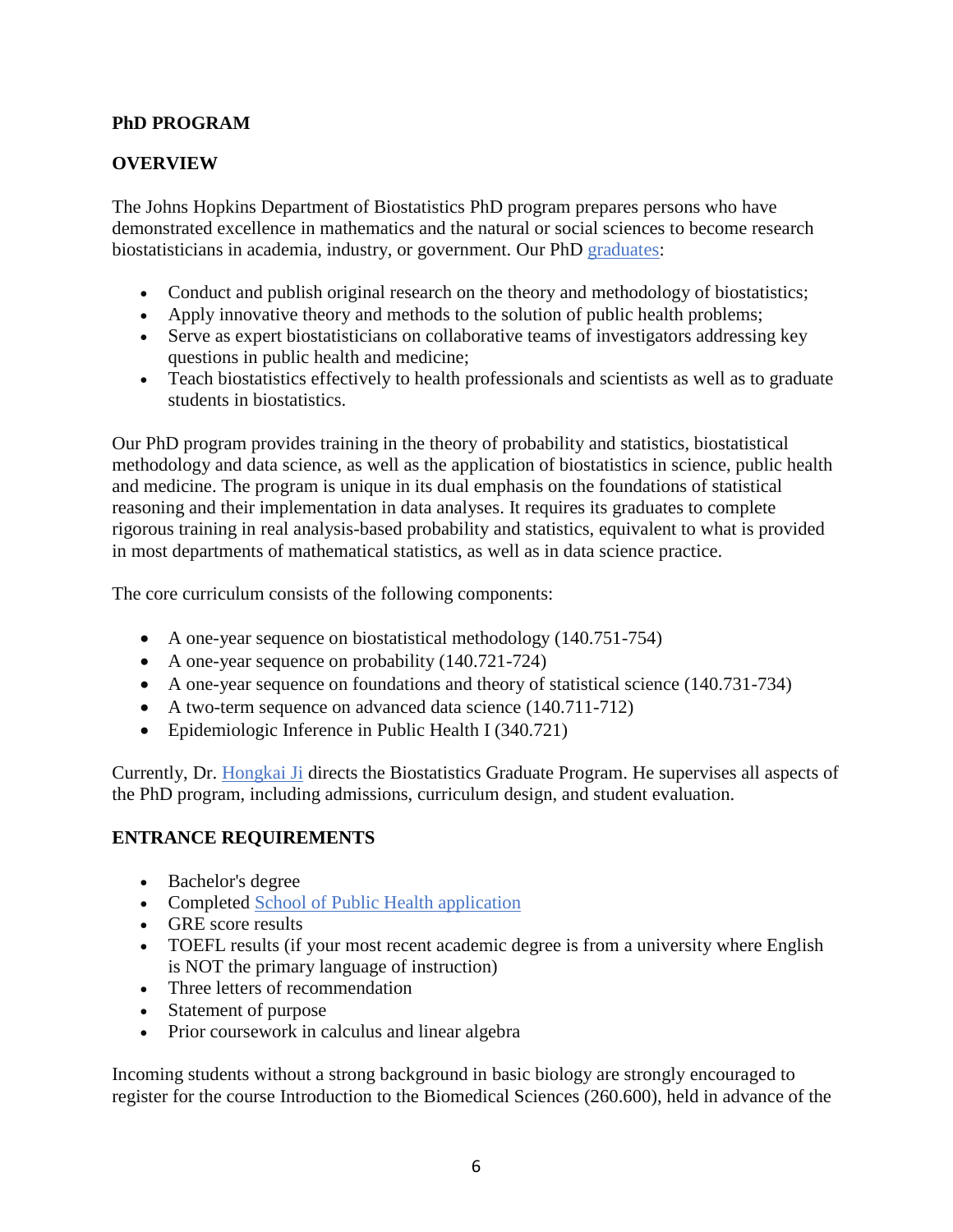first term each year during the latter part of August (offered in both online and onsite formats). We also encourage students to take a real analysis course before joining the program. For students without real analysis background, we strongly recommend that they take it in the first year of the PhD study.

For more information about admission requirements for the School of Public Health, please contact the School's Admissions Office.

# <span id="page-6-0"></span>**FORMAL DEGREE REQUIREMENTS**

The Department is committed to providing every opportunity for its students to successfully complete the academic program of their choice. To meet Bloomberg School of Public Health requirements, support students in progressing toward the degree and to further their educational experience, the Department offers a comprehensive written examination at the end of the first year. The University requires students to successfully complete a preliminary oral examination, typically taken at the beginning of the third year where a thesis proposal is presented and discussed, and an oral thesis defense, where the completed thesis is defended in a public forum. In addition, the Bloomberg School of Public Health requires the following:

- A minimum of four consecutive terms as a full-time student.
	- o Students must enroll in a minimum of 16 credits per term for full-time status (see section [PART-TIME STUDY](#page-8-1) for department policy on part-time status). The 16 credits can be reached by enrolling for special studies credit (140.840). These special studies must have a clearly defined objective.
- Satisfactory completion of at least 18 credits units of formal non-Biostatistics coursework.\* At least 9 of these credits must be satisfactorily completed in the Bloomberg School of Public Health.
	- o It is strongly recommended that by the end of the first year, students should have earned 12 credits in non-Biostatistics courses (of which 6 credits must come from SPH courses).
- Satisfactory completion of the following courses:
	- o A course on the responsible conduct of research (i.e. *550.600 Responsible Conduct of Research*, or *306.665 Research Ethics and Integrity*), usually taken during the second year (this course must be taken before the student's preliminary schoolwide oral examination)
	- o *550.860 (Academic & Research Ethics at JHSPH)*, usually taken during the first year
- A time limit of seven years from the date of initial matriculation for completion of all degree requirements

\* Special studies (800-level) courses in another department do NOT count toward this requirement. The courses *Responsible Conduct of Research* and *Academic and Research Ethics at JHSPH* do NOT count toward this requirement. Credits earned from the *Introduction to Biomedical Sciences* course DO count.

The Department of Biostatistics also requires the following: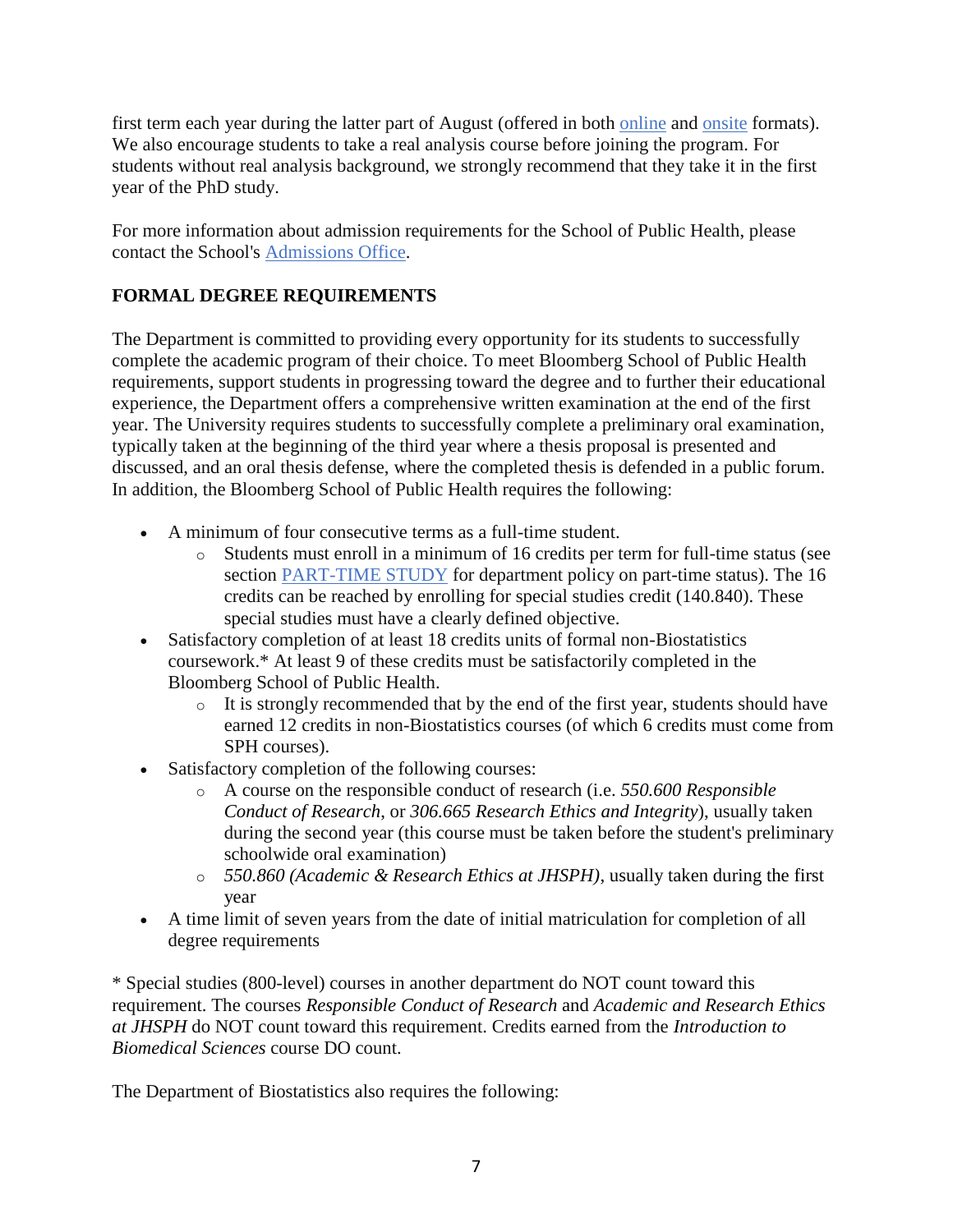- Completion of the core curriculum as described in Program [Overview.](#page-5-1)
- To meet School of Public Health requirements, students are required to take the following eight "Cells to Society" courses by the end of year two: 552.601.81, 552.603.81, 552.607.81, 552.608.81, 552.609.81, 552.610.81, 552.611.81, 552.612.81.
- For PhD students matriculating in 2018-19 and later: By no later than the end of the fall term in the fourth year in-program, and in advance of scheduling the final oral exam (i.e. thesis defense), students must have earned a minimum of 16 credits from advanced elective courses in Biostatistics or other related disciplines (e.g. computer science).
	- o The course sequences *Advanced Methods in Biostatistics I-IV (140.751-754), Probability Theory I-IV (140.721-724), Statistical Theory I-IV (140.731-734),* and *Advanced Data Science I-II (140.711-712)* do NOT count toward this requirement.
	- o Please consult our List of Elective Courses for PhD Students for recognized elective courses.
	- o Students may take courses not included in this list, but they must first consult and obtain approval from both their advisor and the graduate program committee. Elective courses must be taken for either a letter grade or pass/fail.
	- o Students joining the PhD program on or before July 31, 2018, are not required but are encouraged to take 16 credits in advanced elective courses.
- All students are expected to obtain training in the statistics/science interface (see section [TRAINING IN THE STATISTICS-SCIENCE INTERFACE\)](#page-14-2).
- Students are required to attend departmental seminars and strongly encouraged to participate in a working group.

# <span id="page-7-0"></span>**ACADEMIC EXPECTATIONS**

Doctoral students are expected to abide by the highest levels of academic and research integrity (see section [ACADEMIC ETHICS\)](#page-4-1) and follow the principles described in the Statement of the Rights and Responsibilities of Ph.D. Students at Johns Hopkins University.

# <span id="page-7-1"></span>**Academic Standing**

Doctoral students are expected to stay in good academic standing throughout their PhD studies. Below are policies regarding academic performance of doctoral students that are specific to the Department of Biostatistics. Students also must satisfy the academic standing requirements of the Johns Hopkins University and Bloomberg School of Public Health.

Students are expected to maintain grades of B or higher in core classes. Any core class with a grade lower than a B will need to be retaken.

Students are required to pass the departmental comprehensive exam and the school-wide preliminary oral exam and defend their thesis. To maintain good academic standing, students must pass the comprehensive exam by the end of their second academic year, before the start of the first term of their third year. They must also complete their school-wide preliminary oral exam by the end of their third academic year, before the start of the first term of their fourth year (typically late August or early September depending on that year's academic calendar).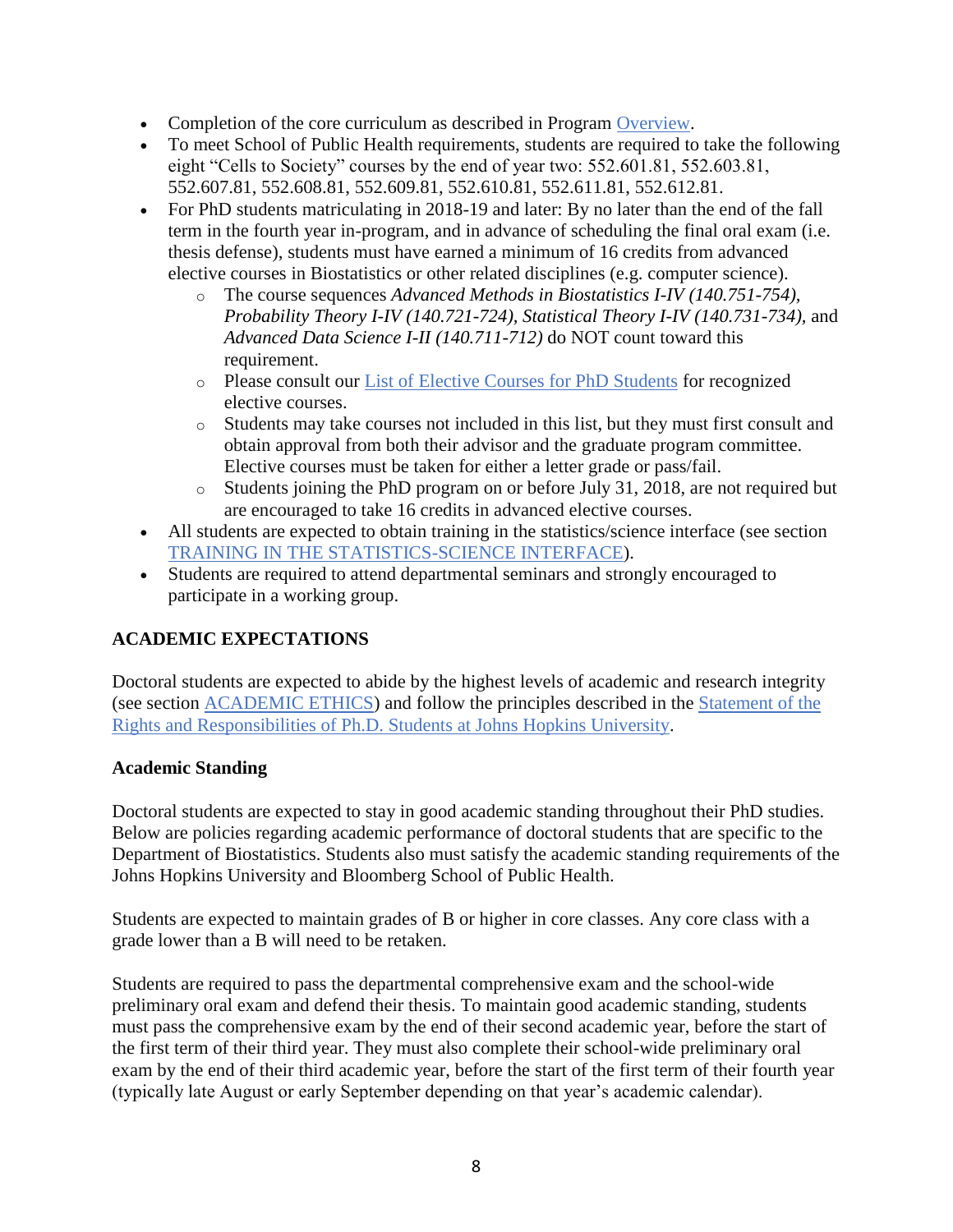Full funding for tuition and stipend is provided to doctoral students for five years. Students are expected to finish their doctoral programs within this time. Students who do not finish within five years may continue in the program for up to two additional years. In these cases, students are responsible for departmental tuition (currently \$16,000 per year), their own health insurance, and living expenses. Personal office space cannot be guaranteed for students beyond the fiveyear point. Common areas (Biostatistics Library, Genome Café) remain available for use by these students.

## <span id="page-8-0"></span>**Program Changes from PhD to ScM or MHS**

In the event that a doctoral student switches to the ScM or MHS programs the following should be noted:

- Funded doctoral students forfeit their funding in the event of a program switch.
- Students have the option of switching to part time status after switching programs. However, visa residency requirements of maintaining full-time student status typically prevent foreign students from being able to switch to part time.
- MHS and ScM students receive a 75% tuition reduction in their second year and beyond provided that they have taken 12 credits of courses outside of the Department, at least 6 credit hours of which from the School of Public Health, and have passed their Departmental exams. Doctoral students considering a program switch should appropriately plan their first year coursework to ensure the receiving the tuition reduction. The 75% tuition remission is contingent on passing the first year exams at the master's level. PhD students who take the doctoral exam and then elect, or are asked to switch to, a master's program will be informed whether their performance on the doctoral exam constitutes a pass at the master's level. Students who are deemed to have not passed at the master's level will be asked to take the master's Departmental exam in the subsequent year to fulfill the requirements of the master's program and will not be eligible for the tuition reduction until the exam requirements have been met. Students will be allowed this one administration of the master's exam in these circumstances.

### <span id="page-8-1"></span>**Part-time Study**

Because the Department of Biostatistics believes that proper PhD study is best done through total immersion in and commitment to the field and coursework, our PhD program is designed and intended to be undertaken on a full-time basis. Periodically, there may be exceptional circumstances that will necessitate a PhD student's part-time status. Part-time study can only be done with the express consent of the Department and does NOT exempt the student from fulfilling the School's requirements of one year of full-time residency and of seven years' maximum for completion of the PhD degree (see section [FORMAL DEGREE](#page-6-0)  [REQUIREMENTS\)](#page-6-0). The Department provides no financial support of any kind for tuition, health insurance, or living expenses for part-time PhD students.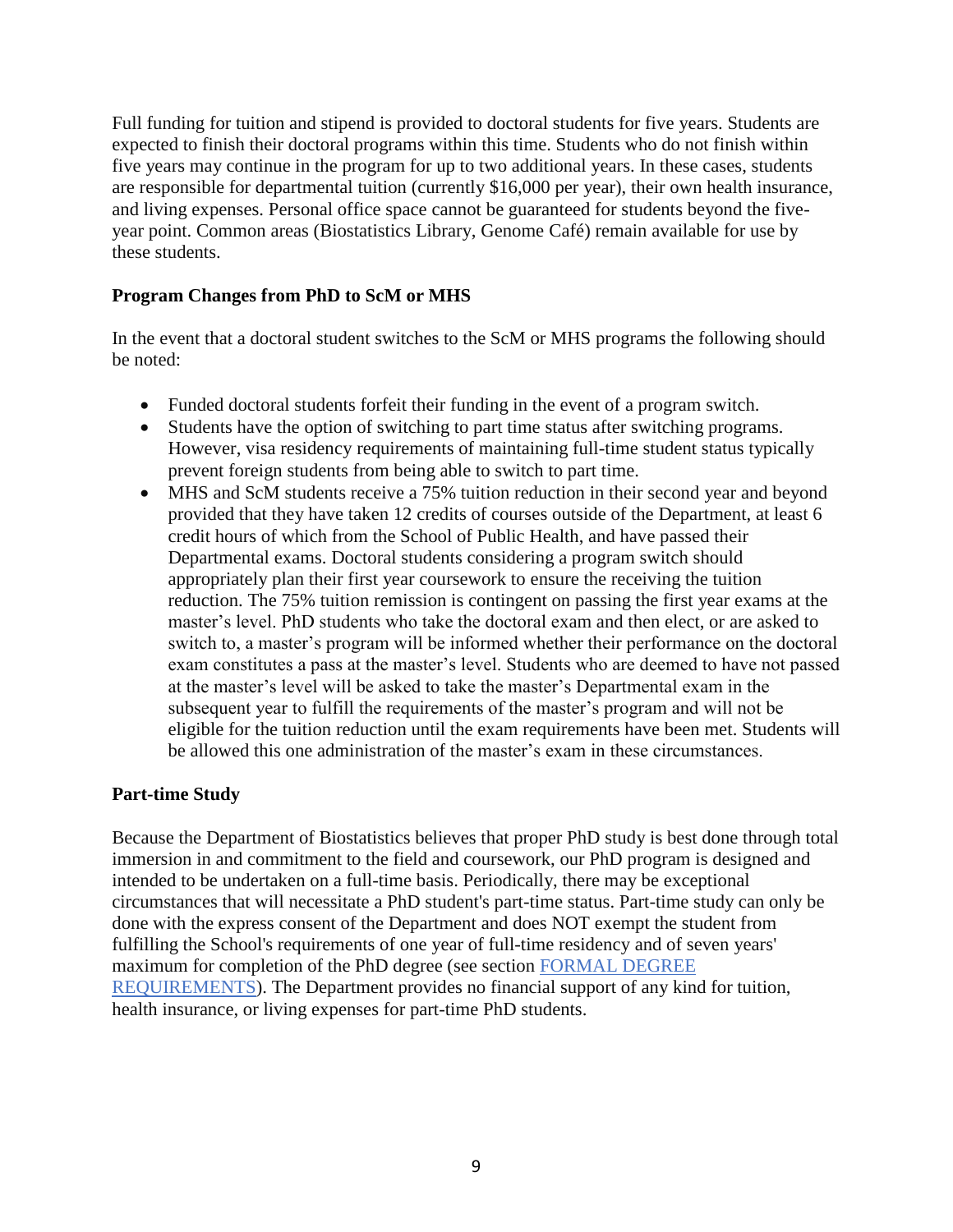#### <span id="page-9-0"></span>**Leave of absence**

Leave of absence (LOA) is a category limited to students in programs requiring continuous enrollment who, while in good academic standing, are forced to take an approved break from their programs of study due to reasons beyond their control, such as illness, military service, financial exigency, or pressing personal reasons justifying an interruption of their graduate studies. A leave of absence is an officially recognized inactive student status that is entered on a student's academic record. Students on LOA are not eligible for mailboxes, lockers, or cubicles or for access to the facilities including JHU libraries, athletic centers, and the School's Data Center. LOA is limited to one academic year, except for military service.

The charge for LOA is a \$50 active file fee for each academic term for which LOA is being requested. The charge will be billed to the student's account and all term payment deadlines and late fees apply. Students will not be permitted to re-enroll until all outstanding charges are paid.

Biostatistics students interested in obtaining an official Leave of Absence must:

- 1. Consult with their advisor and program director to determine whether a Leave of Absence is warranted;
- 2. Obtain a Leave of Absence application form from Mary Joy Argo, academic coordinator;
- 3. Complete the relevant sections of the LOA application, and then return the form to Mary Joy Argo, who will complete the form and submit it to the Office of Records and Registration, on behalf of the student;
- 4. During the term prior to resuming graduate study, notify the Office of Records and Registration and Mary Joy Argo;
- 5. Upon return from Leave of Absence status, register for a minimum of two successive terms before completing degree program.

### <span id="page-9-1"></span>**RECOMMENDED CURRICULUM**

#### <span id="page-9-2"></span>**Year One**

#### August

Introduction to Biomedical Sciences (260.600, 4 credits)\*\*

#### 1<sup>st</sup> term

*Advanced Methods in Biostatistics I (140.751, 3 credits) <sup>+</sup> Probability Theory I (EN.553.720 (01), 4 credits) <sup>+</sup> Statistical Theory I (140.731, 4 credits) <sup>+</sup>* Statistical Computing (140.776, 3 credits) Current Topics in Biostatistics Research (140.860, 1 credit)\$ Academic and Research Ethics at JHSPH (550.860, 0 credits)\*\*\* Foundational Principles of Public Health (552.601.81, 0.5 credits)\*\*\*\*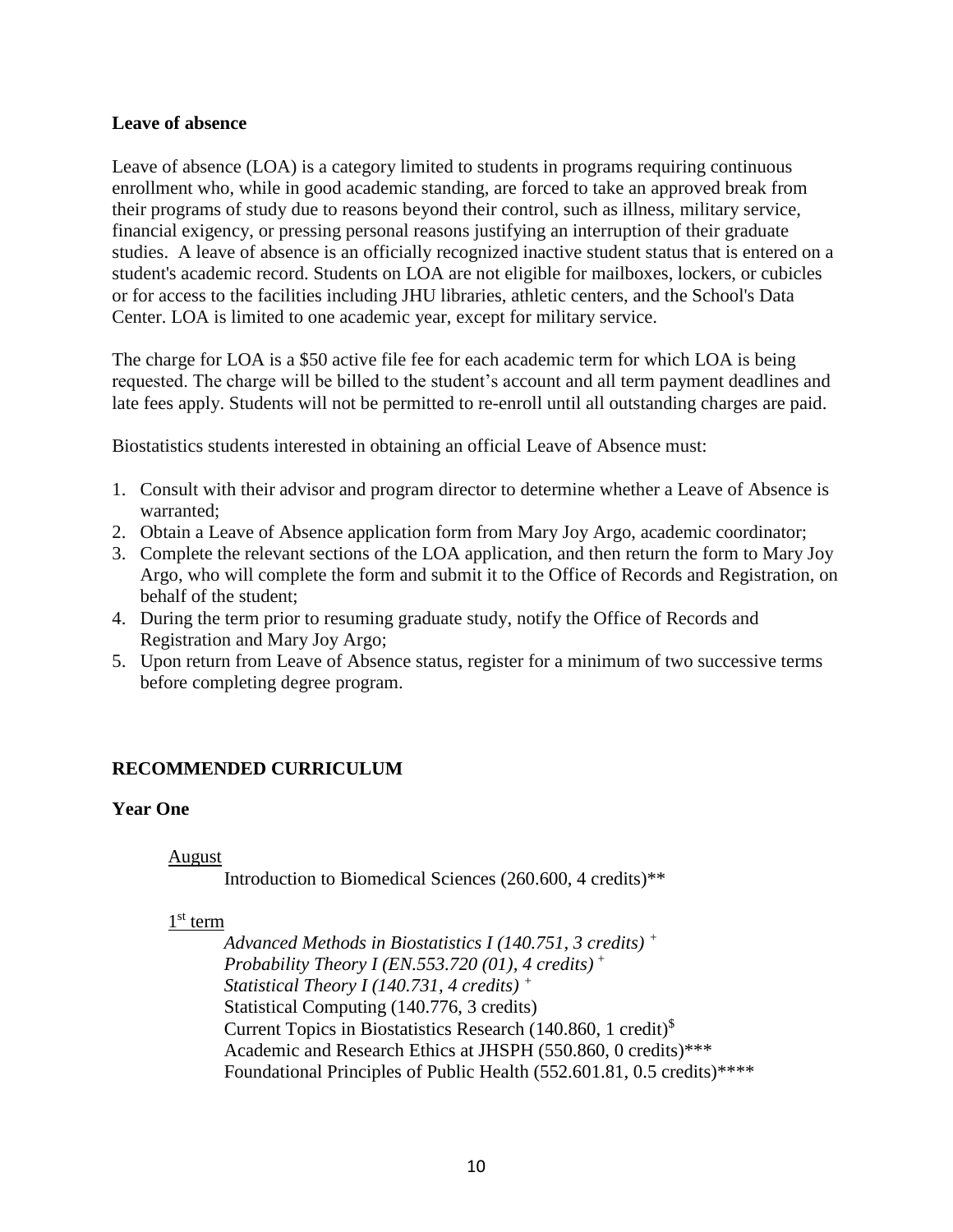The Role of Qualitative Methods and Science in Describing and Assessing a Population's Health (552.603.81, 0.5 credits)\*\*\*\* Special Studies (140.840, credits as needed in order to achieve 16 credits total)

#### $2<sup>nd</sup>$  term

*Advanced Methods in Biostatistics II (140.752, 4 credits) <sup>+</sup> Probability Theory I (EN.553.720 (01), 4 credits) <sup>+</sup> Statistical Theory II (140.732, 4 credits) <sup>+</sup>* Current Topics in Biostatistics Research (140.860, 1 credit)\$ Essentials of Environmental Health (552.607.81, 0.5 credits)\*\*\*\* Biologic, Genetic and Infectious Bases of Human Disease (552.608.81, 0.5 credits)\*\*\*\* Psychological and Behavioral Factors That Affect a Population's Health (552.609.81, 0.5 credits) \*\*\*\* Electives and/or Special Studies (140.840, credits as needed in order to achieve 16 credits total)

#### $3^{\text{rd}}$  term

*Advanced Methods in Biostatistics III (140.753, 4 credits) <sup>+</sup> Probability Theory III (140.723, 3 credits) <sup>+</sup> Statistical Theory III (140.733, 4 credits) <sup>+</sup>* Current Topics in Biostatistics Research (140.860, 1 credit)\$ The Social Determinants of Health (552.610.81, 0.5 credits)\*\*\*\* Globalization and Health: a Framework for Analysis (552.611.81, 0.5 credits)\*\*\*\* Electives Special Studies (140.840, credits as needed in order to achieve 16 credits total)

#### 4<sup>th</sup> term

*Advanced Methods in Biostatistics IV (140.754, 4 credits) <sup>+</sup> Probability Theory IV (140.724, 3 credits) <sup>+</sup> Statistical Theory IV (140.734, 4 credits) <sup>+</sup>* Current Topics in Biostatistics Research (140.860, 1 credit)\$ Essentials of One Health  $(552.612.81, 0.5 \text{ credits})$ \*\*\*\* Electives Special Studies (140.840, credits as needed in order to achieve 16 credits total)

+ The sequences *Advanced Methods in Biostatistics I – IV* (140.751-754), *Probability Theory I-IV* (EN.553.720, 140.723-724), and *Statistical Theory I-IV* (140.731-734) are required course sequences for the  $1<sup>st</sup>$  year. Per school policy, for students to remain in satisfactory academic standing, they must meet the minimum grade threshold of a B in required courses.

\$ This is a 1-credit required seminar for our first year PhD and ScM students.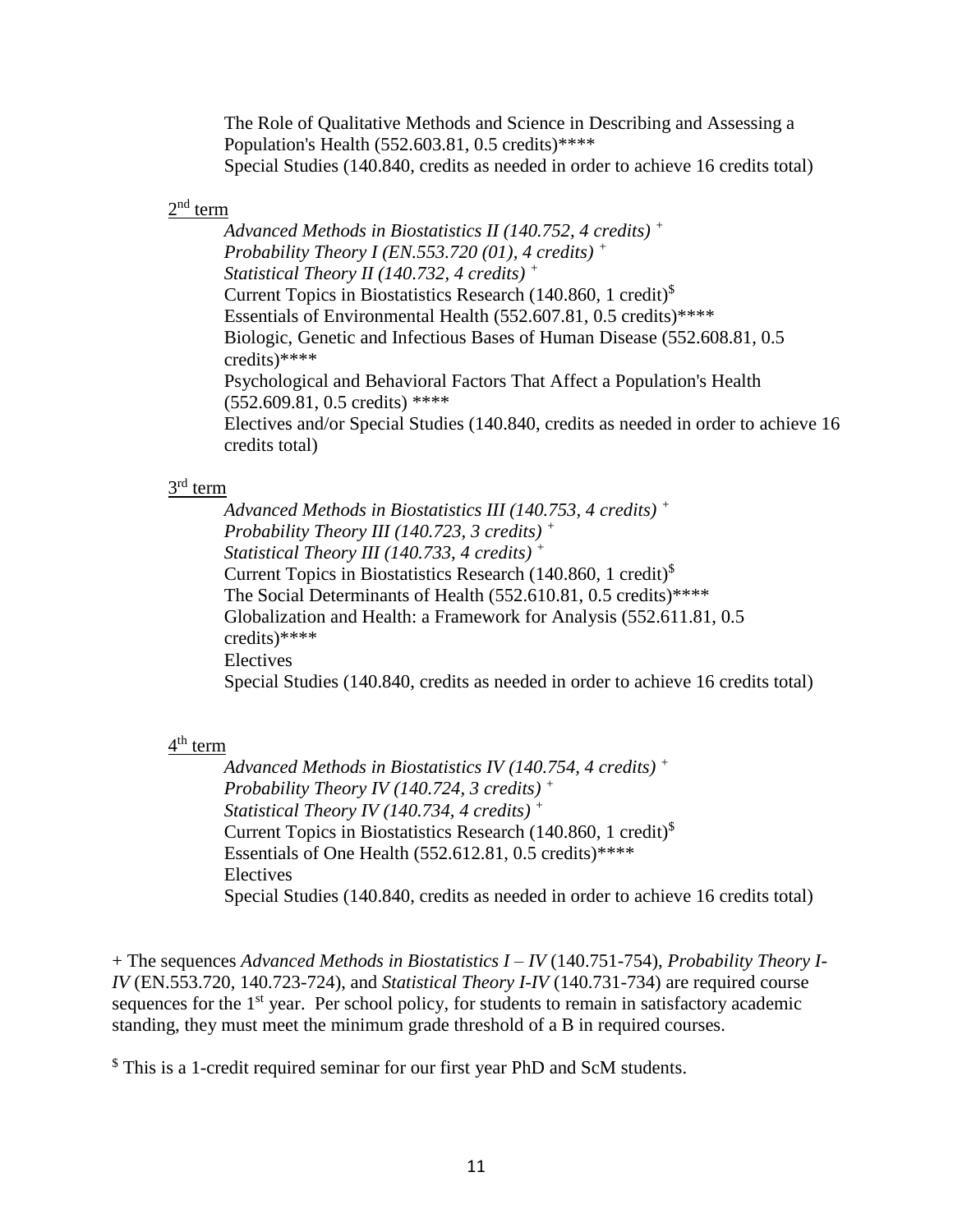\*Some students, based on a placement assessment and in consultation with their advisor and graduate program committee, may opt to take the first year of the ScM curriculum and defer the PhD curriculum until their second year. Students who opt for this route typically also are required to successfully complete the ScM qualifying exam.

\*\*The credits of this course count toward the first term.

\*\*\* Although this course is offered in subsequent terms, incoming students are required to take this during their first term and will not be able to register for 2<sup>nd</sup> term until they have done so.

\*\*\*\* Students are required to take the eight 552.xxx courses listed here by the end of Year Two. You can choose to defer a subset of these eight courses to Year Two. However, students unable to complete all eight of the 552.xxx courses in Year One must do so in Year Two.

#### **NOTES**:

Students must enroll in a minimum of 16 credits per term. The 16 credits can be reached by enrolling for special studies credit (140.840). These special studies must have a clearly defined objective.

It is strongly recommended that by the end of the first year, students should have earned 12 credits in non-Biostatistics courses (of which 6 credits must come from SPH courses). Special studies (800-level) courses in another department do NOT count toward this requirement.

By no later than the end of the fall term in the fourth year in-program, and in advance of scheduling the final oral exam (i.e. thesis defense), students MUST have earned a minimum of 16 credits from advanced elective courses in Biostatistics or other related disciplines (e.g. computer science). The course sequences *Advanced Methods in Biostatistics I – IV* (140.751- 754), *Probability Theory I-IV* (EN.553.720, 140.721-724), *Statistical Theory I-IV* (140.731-734), and *Advanced Data Science I-II* (140.711-712) do NOT count toward this requirement. Please consult our List of Elective Courses for PhD Students for recognized elective courses. Students may take courses not included in this list, but they MUST first consult and obtain approval from both their advisor and the graduate program committee.

All students are expected to obtain training in the statistics/science interface (see Expectations of Doctoral Students Regarding Training at the Statistics-Science Interface).

All students must attend the weekly Biostatistics seminar series.

There will be a qualifying exam (multiple-hour in-class exam) within the first two weeks of June at the end of the  $1<sup>st</sup>$  year.

Please consult our Doctoral Student Academic Standing Guide for more detailed information about academic requirements and expectations.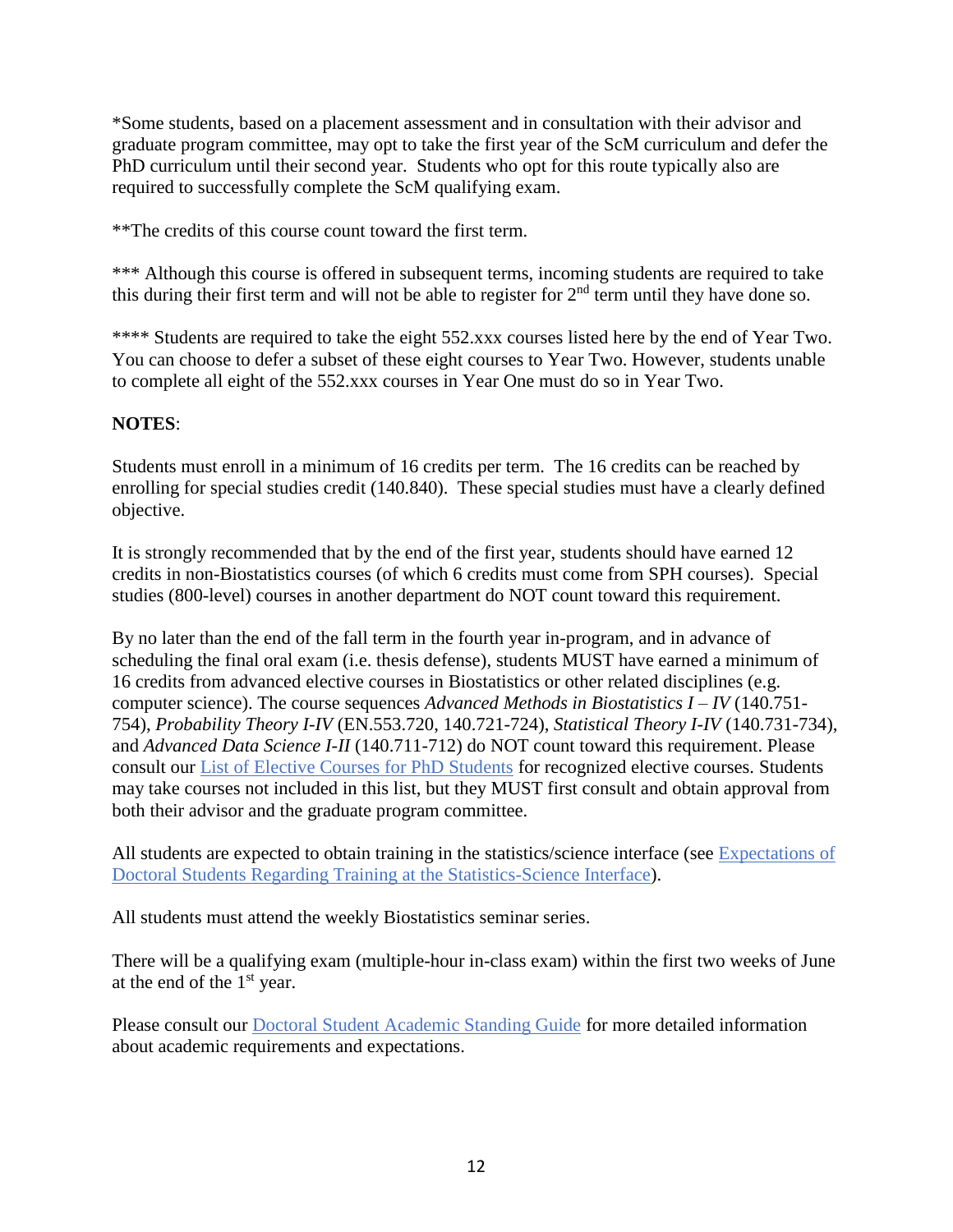#### <span id="page-12-0"></span>**Year Two**

#### 1<sup>st</sup> term

*Advanced Data Science I (140.711, 3 credits)<sup>+</sup>* Statistical Computing (140.776, 3 credits) *(if not taken in first year)* Epidemiologic Inference in Public Health I (340.721, 5 credits) *(if not taken in first year)*\$ Responsible Conduct of Research (550.600, 1 credit)*\*\** "Cells to Society" modules, if applicable\*\*\* Academic and Research Ethics at JHSPH (550.860, 0 credits) *(if not taken in a previous term)\*\*\*\** Electives Special Studies (140.840, credits as needed in order to achieve 16 credits total)

#### $2<sup>nd</sup>$  term

*Advanced Data Science II (140.712, 3 credits)<sup>+</sup>* "Cells to Society" modules, if applicable\*\*\* Electives Special Studies (140.840, credits as needed in order to achieve 16 credits total)

#### $3^{\text{rd}}$  term

Electives "Cells to Society" modules, if applicable\*\*\* Thesis Research (140.820) (credits as needed in order to achieve 16 credits total) and/or Special Studies (140.840, credits as needed in order to achieve 16 credits total)

#### 4<sup>th</sup> term

#### Electives

"Cells to Society" modules, if applicable\*\*\* Thesis Research (140.820) (credits as needed in order to achieve 16 credits total) and/or Special Studies (140.840, credits as needed in order to achieve 16 credits total)

+ The courses *Advanced Data Science I-II* (140.711-712) are required course sequences for the 2<sup>nd</sup> year. Per school policy, for students to remain in satisfactory academic standing students must meet the minimum grade threshold of a B in required courses.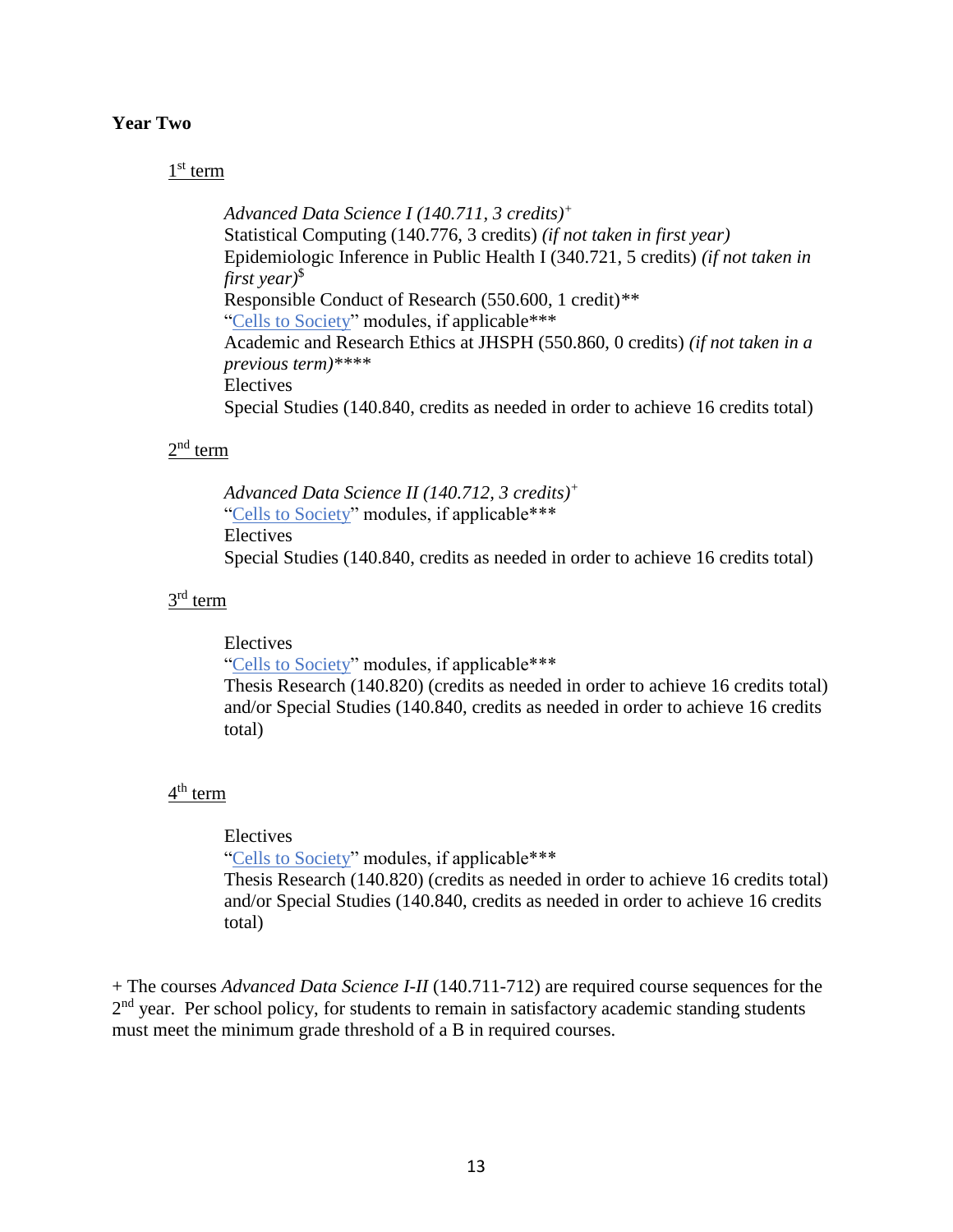\$ Students who HAVE NOT already taken 3 credits of Epidemiology coursework and 550.865 (Public Health Perspectives on Research) must complete at least 3 credits of Epidemiology coursework.

\* Students joining the PhD program on and after August 1, 2018, are required to take a minimum of 16 credits of advanced elective courses in Biostatistics or other related disciplines (e.g. computer science). Students joining the PhD program on or before July 31, 2018, are NOT required but are encouraged to take 16 credits in advanced elective courses. Please consult our List of Elective Courses for PhD Students for recommended elective courses.

\*\* Students may take the 3rd term course 306.665 Research Ethics and Integrity: US and International Issues in lieu of 550.600.

\*\*\* Students are required to take the eight 552.xxx "Cells to Society" courses listed here (552.601.81, 552.603.81, 552.607.81, 552.608.81, 552.609.81, 552.610.81, 552.611.81, 552.612.81) by the end of Year Two if they have not already taken them in Year One.

\*\*\*\* Although this course is offered in subsequent terms, continuing students who have not previously taken the course are required to take this during 1st term and will not be able to register for  $2<sup>nd</sup>$  term until they have done so.

## **NOTES**:

Students must enroll for a minimum of 16 credits per term. The 16 credits can be reached by enrolling for special studies credit. These special studies must have a clearly defined objective.

In order for PhD students to graduate from the Bloomberg School of Public Health: At least 18 credit units of formal coursework are required in courses outside the student's primary department. At least nine of these credits must be taken in the School of Public Health. Students must also satisfactorily complete the courses 550.860 Academic and Research Ethics at JHSPH and 550.600 Responsible Conduct of Research.

By no later than the end of the fall term in the fourth year in-program, and in advance of scheduling the final oral exam (i.e. thesis defense), students MUST have earned a minimum of 16 credits from advanced elective courses in Biostatistics or other related disciplines (e.g. computer science). The course sequences *Advanced Methods in Biostatistics I – IV* (140.751- 754), *Probability Theory I-IV* (EN.553.720, 140.721-724), *Statistical Theory I-IV* (140.731-734), and *Advanced Data Science I-II* (140.711-712) do NOT count toward this requirement. Please consult our List of Elective Courses for PhD Students for recognized elective courses. Students may take courses not included in this list, but they MUST first consult and obtain approval from both their advisor and the graduate program committee.

All students are expected to obtain training in the statistics/science interface (see Expectations of Doctoral Students Regarding Training at the Statistics-Science Interface).

Students are required to attend departmental seminars and participate in a working group.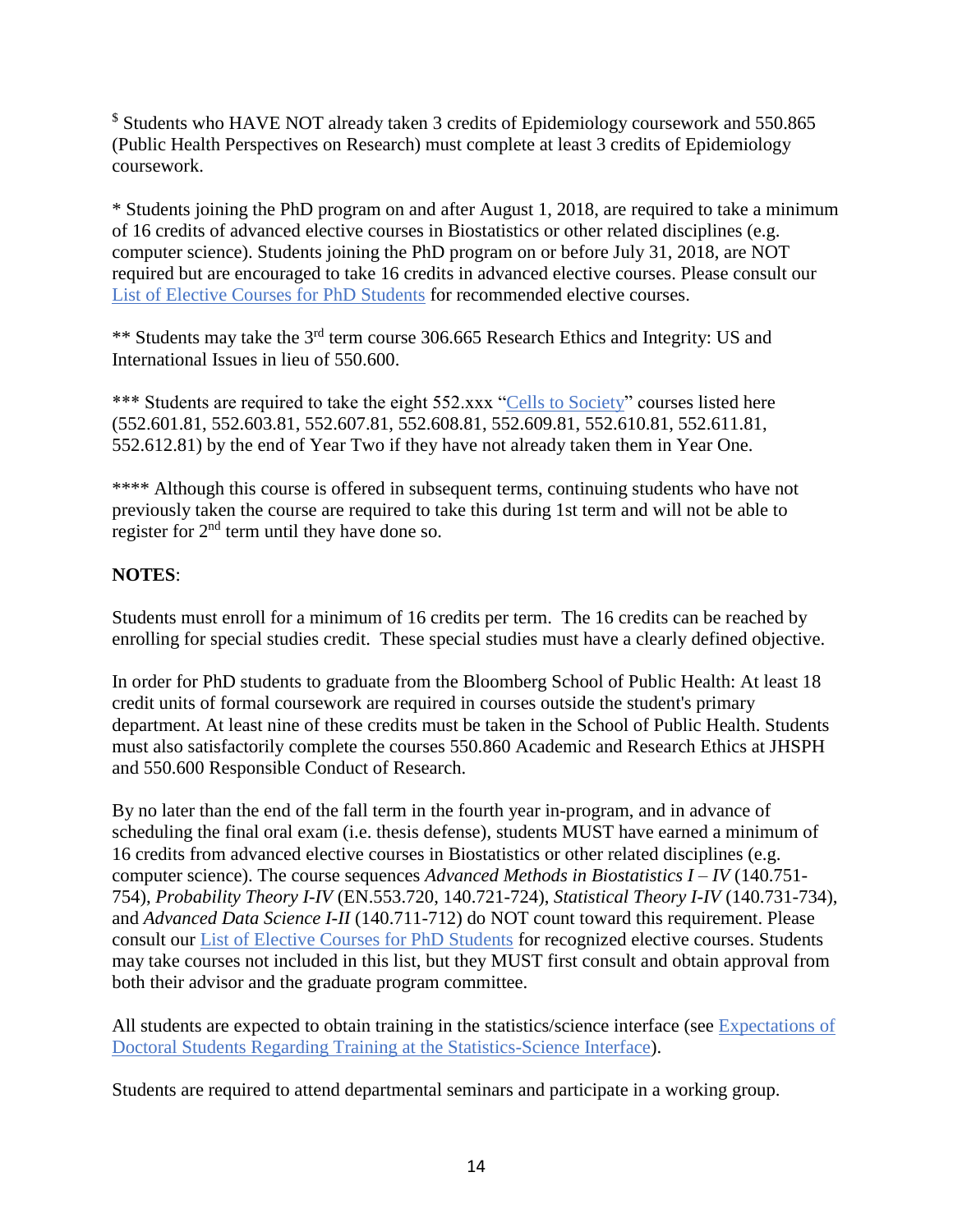During the course of the second year, students should start the process of identifying a thesis topic/advisor with the expectation that they start the thesis work at the beginning of their third year.

In order to take the preliminary schoolwide oral exam (usually to be held no later than end of December of the  $3<sup>rd</sup>$  year), students should prepare a paper/proposal related to their potential thesis topic.

When selecting a preliminary oral exam committee, note that at least two members are expected to be non-statistical scientists and the department chair must approve the committee.

Please consult our Doctoral Student Academic Standing Guide for more detailed information about academic requirements and expectations.

#### <span id="page-14-0"></span>**Year Three**

- o 550.600 Responsible Conduct of Research (if not taken in Year One or Year Two)
- o 550.860 Academic and Research Ethics at JHSPH (if not taken previously)
- o Coursework in scientific/statistical electives/special studies for a minimum of 16 credits per term

#### <span id="page-14-1"></span>**Years Four-Five**

o Coursework in scientific/statistical electives/special studies for a minimum of 16 credits per term

### <span id="page-14-2"></span>**TRAINING IN THE STATISTICS-SCIENCE INTERFACE**

Biostatistics comprises the reasoning and methods for using data as evidence to address public health and biomedical questions. It is a methodology for empirical research. Successful research biostatisticians must work at the interface of mathematical statistics and science, translating and connecting ideas from each domain.

An essential learning objective of the Johns Hopkins PhD program in biostatistics is the ability to work at the statistics-science interface: formulating scientific questions in statistical terms; using mathematical and statistical models to quantify empirical evidence relevant to scientific questions; interpreting quantitative findings in scientific terms and communicating key statistical ideas for scientific audiences.

To achieve this objective, Hopkins PhD students are expected to demonstrate their ability to work effectively at the statistics-science interface. Specifically, they must demonstrate their ability to:

1. Master and communicate the scientific background, context, language and ideas relevant to a particular research question;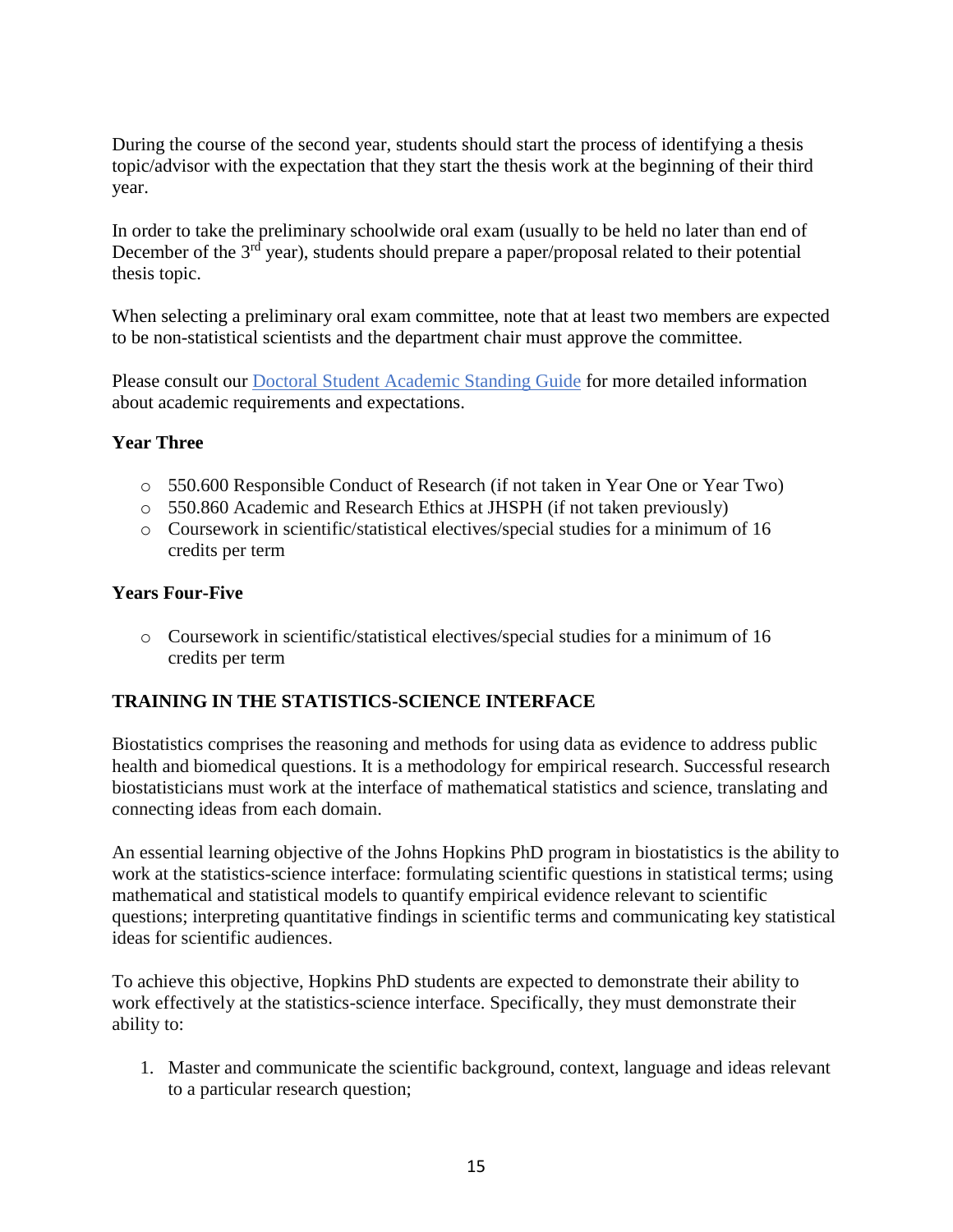- 2. Represent scientific questions in terms amenable to the design and analysis of empirical studies to address the question;
- 3. Quantify study findings using appropriate statistical ideas and methods;
- 4. Correctly interpret and communicate the statistical results in terms that are meaningful to their scientific colleagues.

Students are expected to:

- 1. Develop expertise in a scientific area outside biostatistics (through course work, selfstudy, directed reading or other means;
- 2. Demonstrate in the preliminary oral exam written proposals, preliminary and final public oral exams, and periodic research-in-progress meetings with their thesis committees the ability to communicate effectively with statistical and non-statistical scientists from outside the department about the major ideas from the minor and about statistical concepts and methods in relevant, scientific terms;
- 3. Produce an individual development plan (IDP) to detail their training at the statisticsscience interface and their goals for the coming year, discuss this document with their advisor, and submit annual IDP summary reports to be reviewed by the graduate program directors annually;
- 4. Select oral exam committees and a thesis committee that have adequate representation by nonstatistical scientists; the preliminary oral exam committee is expected to have at least two non-statistical scientists. The committees will be approved by the department chair.

# **EXAMS AND THESIS DEFENSE**

### **First-year Comprehensive Written Exam**

<span id="page-15-1"></span><span id="page-15-0"></span>The Department administers a comprehensive written examination at the end of the first year (usually about 2-3 weeks after the end of fourth term) in support of student learning and as required by the Bloomberg School of Public Health. The examination consists of questions to assess competency in four core components of the program – probability, statistical theory, methods, and analysis and interpretation of data relevant to health. Study for it provides invaluable opportunity to synthesize one's first year learning. Students must take and pass at least three of the four components in order to pass the examination.

The examination with all four components takes 3.5 days in total. Statistical theory, methods, and probability portions of the examination are held in an in-class format in the first two days. Statistical theory and methods examinations are allocated three hours each. The probability portion has the same amount of content and weight as the other exam components, but is allocated six hours, split into two parts -- each taking up to three hours, to allow extended time and reflection for problem working. For the probability portion the textbook may be consulted during the exam. A data analysis portion of the examination starts in the third day. Students have a full day to work on this data analysis project. They are expected to submit a written report summarizing analysis results along with analysis codes in the following day, usually by noon.

An evaluation of student progress is made by faculty at the end of the first year. Performance in coursework and on the comprehensive exam are synthesized. Based upon this review, students are invited to continue on towards the PhD degree or to complete a terminal master's degree.

The academic program director meets with the students who will take the exam a couple of months in advance to tailor other specifics of the exam administration in consultation with the students.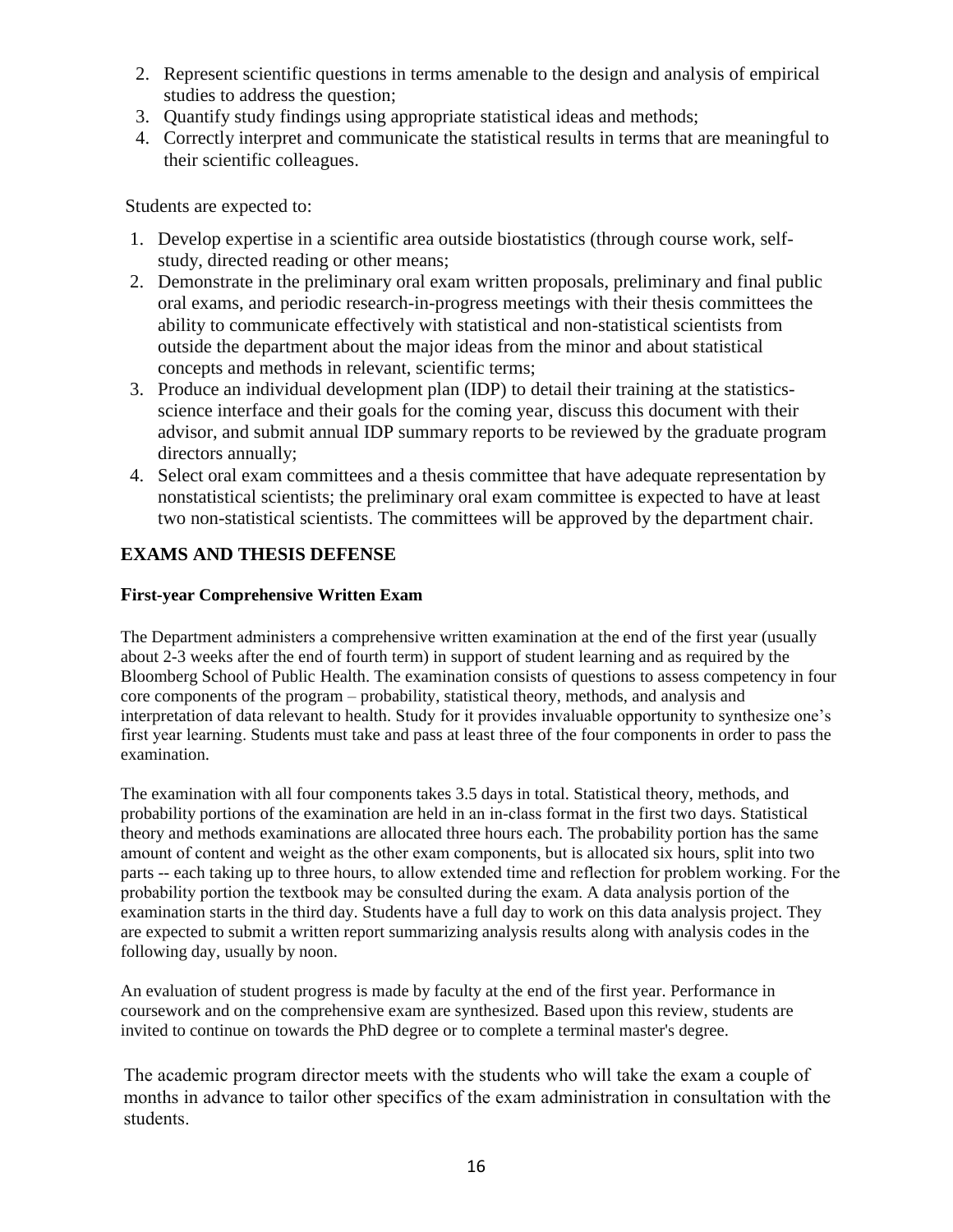First year students maintaining B grades in core classes can sit for the first year comprehensive exam. Students with any grades lower than a B in core classes must receive approval from the graduate committee to sit for the exams. In the event that students are denied opportunity to sit for the exam, possible resolutions include postponing the exam for one year, switching to a master's program or being required to leave the doctoral program based on a consideration by the faculty of overall academic performance.

Students must pass the comprehensive exam before the third year study begins. In the event of a failure of the exam, students are allowed at most one retake, provided that the retake can occur before the third year study begins. Student retakes typically occur in the following year. When mitigating circumstances are present, such as a leave of absence, exceptions to the above rules are discussed and may be granted by the graduate program committee on a case-by-case basis.

In the event of failing to pass the comprehensive exam by the beginning of the third year (with exceptions above when mitigating circumstances are present), the student will be asked to leave the doctoral program, typically with the option to join the master's program. The exams, either a first take or retake, are given once per year at the start of the summer break (typically in earlymid June).

The grading of the Departmental exam is as follows. Passing scores are determined in by exam writers after grading with examiners blinded from student names. Students who pass three of the four sections of the exam pass the exam. Students who do not pass three sections will be discussed by the faculty as a whole. This discussion will include exam and course performance. Possible resolutions include: declaring the student as passing the exam, declaring the student as having failed the exam, take-home remediation of sections of the exam or a full retake (only available if it is the student's first attempt at the exam).

### <span id="page-16-0"></span>**School-wide Preliminary Oral Exam**

The Bloomberg School of Public Health requires satisfactory completion of a preliminary oral examination, usually taken at the beginning of the third year and before significant thesis research is underway. Biostatistics students are strongly encouraged to take the examination by the end of second term of the third year.

In order to take the preliminary schoolwide oral exam (usually to be held no later than end of December of the 3rd year), students should prepare a paper/proposal related to their potential thesis topic. A preliminary oral exam committee must be formed before the exam. The committee must consist of 5 faculty members. Among them, 2 must be from the Department of Biostatistics, 2 must be from other departments, and the remaining one can be either from the Department of Biostatistics or from the other departments. When selecting a preliminary oral exam committee, note that at least two members are expected to be non-statistical scientists, and the department chair must approve the committee.

The examination committee consists of both internal and external faculty members and as such, provides students the opportunity to strengthen their skills as statistical educators and communicators. Students are to refine their research proposal papers to: 1) make it more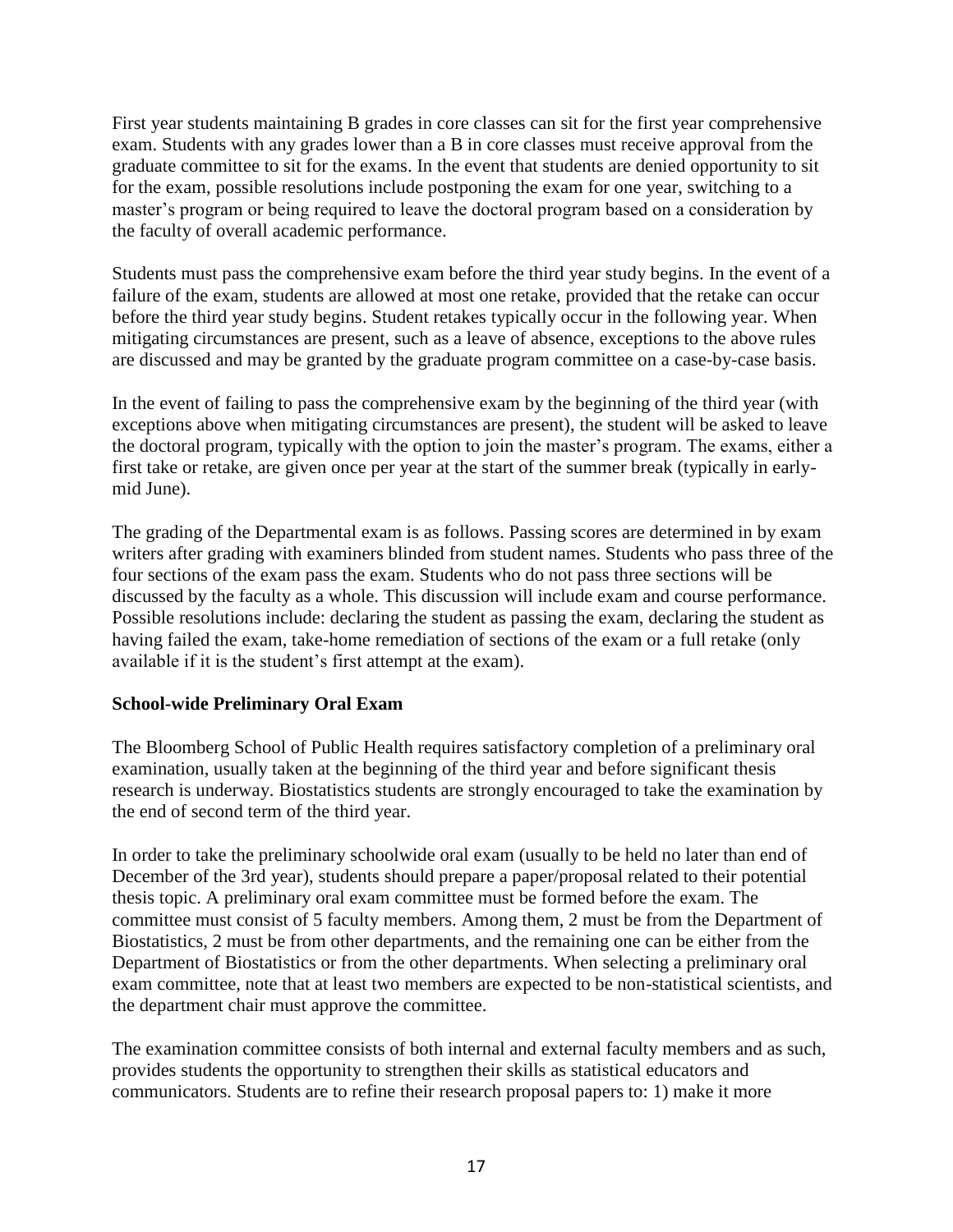accessible to non-statistical readers; and 2) include their discussion of opportunities to statistical research on their topic and its significance to non-statisticians. While the oral exam can cover a broad range of statistical and public health topics, the student is usually given the opportunity to present his/her research interests and proposal that are then a starting place for the examiners. The primary purpose of this examination is to test the depth and breadth of general knowledge in public health and biostatistics. The exam takes 1.5-2 hours. It usually consists of a faculty discussion of the student's progress, a student presentation (10-15 minutes), a question and answer session (1-1.5 hours) during which faculty ask exam questions for student to answer, and faculty voting of the exam result. The student is required to leave the room during the faculty discussion at the beginning and the faculty voting at the end. For specific information about the rules governing the preliminary oral examination, please consult the appropriate Policies and Procedure Memorandum from the School of Public Health.

To maintain good academic standing, students must complete their school-wide preliminary oral exam by the end of their third academic year, before the start of the first term of their fourth year (typically late August or early September depending on that year's academic calendar).

### <span id="page-17-0"></span>**Final Public Thesis Defense**

After successful completion of the preliminary oral examination, students, with input and guidance from their advisors, will embark upon scientific research culminating in a written thesis. The thesis defense consists of a one-hour presentation of the research topic to the thesis committee and general public, followed by a private discussion of the presentation by the student and thesis committee.

The thesis defense committee must be formed before the thesis defense. The committee should consist of 4 faculty members including the student's thesis advisor. It must have 2 faculty members from the Department of Biostatistics and 2 faculty members from other departments. In the committee, 3 different academic departments must be represented, with 2 of the 3 coming from the School of Public Health.

The School also requires written acceptance of the thesis by the student's advisor and committee chair, as well as submission of the final versions of the thesis, in electronic format, to the university and department's respective repositories.

Below are the procedures biostatistics PhD students must follow to submit the required final university and departmental copies of their dissertations.

- 1. Online Submission of Dissertation to Eisenhower Library
	- Submission of electronic thesis or dissertation (ETD) Submit a PDF/A copy of your final thesis/dissertation to the Johns Hopkins ETD Submission Tool http://etd.library.jhu.edu. Instructions for formatting and submitting may be found at http://guides.library.jhu.edu/etd
	- "Thesis/Dissertation Format Guidelines" Follow these guidelines when incorporating your examining committee's recommendations and finalizing your thesis/dissertation.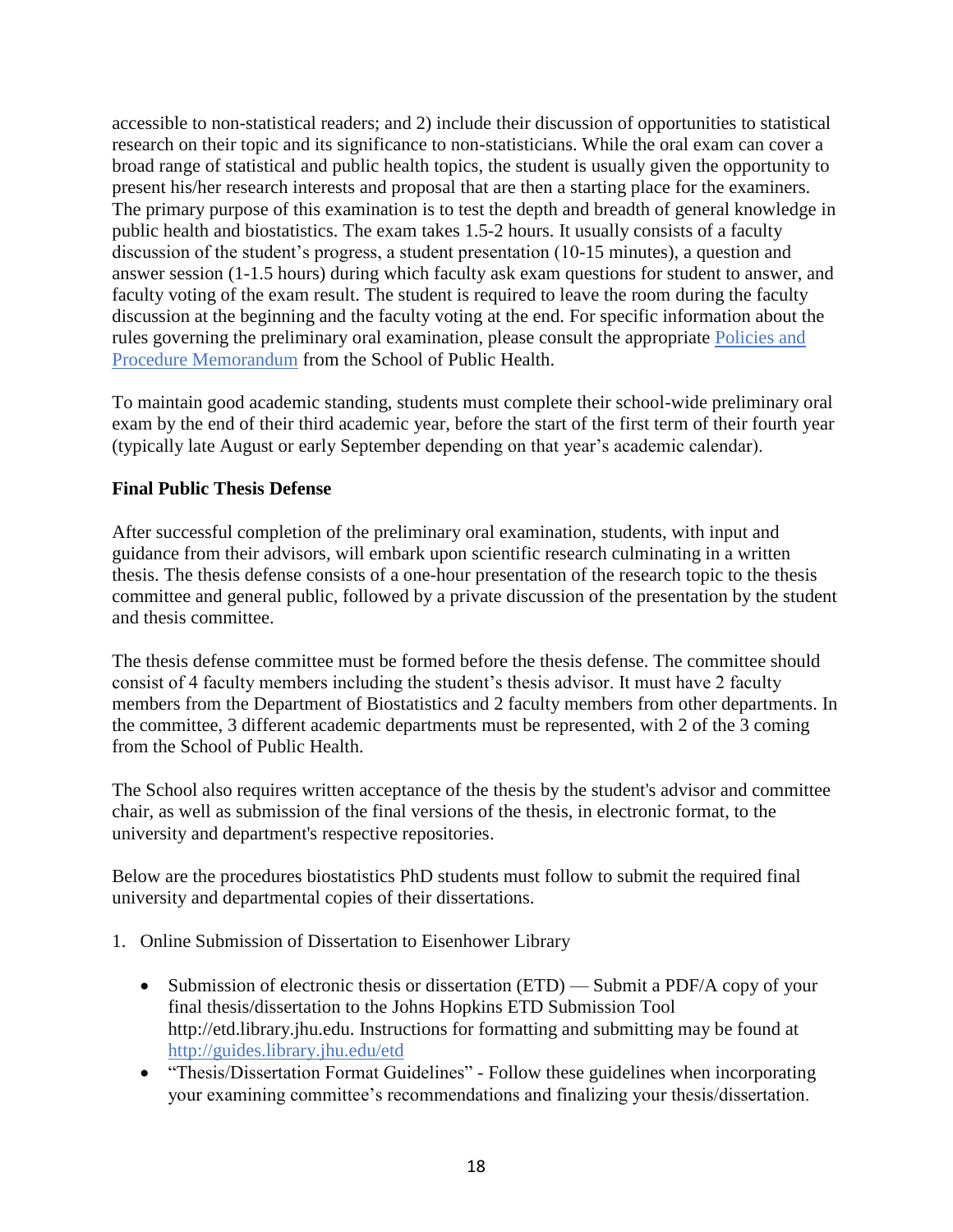You can also send your thesis electronically to the Eisenhower Library for review, before making any changes or copies for department or personal use: dissertations@jhu.edu. You can review the formatting guidelines on our ETD LibGuide https://www.library.jhu.edu/library-services/electronic-theses-dissertations/formattingrequirements/. When you are ready to submit your dissertation, electronically, please make sure you review the section in the formatting guidelines, pertaining to PDF/A. YOUR ELECTRONIC COPY WILL NOT BE ACCEPTED IF IT IS NOT IN THIS PDF/A FORMAT.

- 2. Submission of Dissertation for Department Copy
	- Email the same file that you submitted in 1A to Mary Joy Argo (margo@jhu.edu), who will arrange for the file to be stored in our secure departmental repository (which will not be publicly-available).
	- For those students who would still like to have printed, bound copies of their dissertations for their own personal use: The university's current bindery, the HF Group, offers a Thesis on Demand service (http://www.thesisondemand.com/) that enables students to upload their dissertation, have it printed, bound, and shipped back to them, and pay via credit card. Depending on the number of pages, and whether or not color is needed, the cost should be approximately \$40 plus tax and shipping. Additionally, as of this writing, the SPH Registrar's Office is still able to facilitate getting printed, bound copies of theses for personal use. Anyone interested should contact Edda Budlow (Room E1002; ebudlow@jhsph.edu), who can provide more detailed information.
	- For those students who wish to register a copyright for their thesis: Further information is available at https://guides.library.jhu.edu/copyright. Please note that copyright registration is optional and that the work is copyrighted as soon as it is put down in tangible form— registration is just an additional form of protection.
	- For additional information about post-dissertation requirements: please go to https://tinyurl.com/yy5k38t2. Please contact Mary Joy Argo (margo@jhu.edu) if you have any further questions.

If data sets involving animal and/or human subjects are to be used or referred to in any way in the thesis, students MUST obtain appropriate clearance from the School's IRB Office. Students should contact the IRB Office BEFORE engaging in thesis research. For specific information about the rules governing the final thesis defense, please consult the appropriate Policies and Procedure Memorandum from the School of Public Health.

### <span id="page-18-0"></span>**FUNDING**

All applicants to our PhD program are automatically considered for the small number (i.e. 6-12) of fully-funded slots available each year. Full funding is awarded on a competitive basis and consists of five years of 100% tuition coverage, individual health insurance, and no less than \$25,500\* per year for living expenses, provided that steady, satisfactory progress is made toward the PhD degree.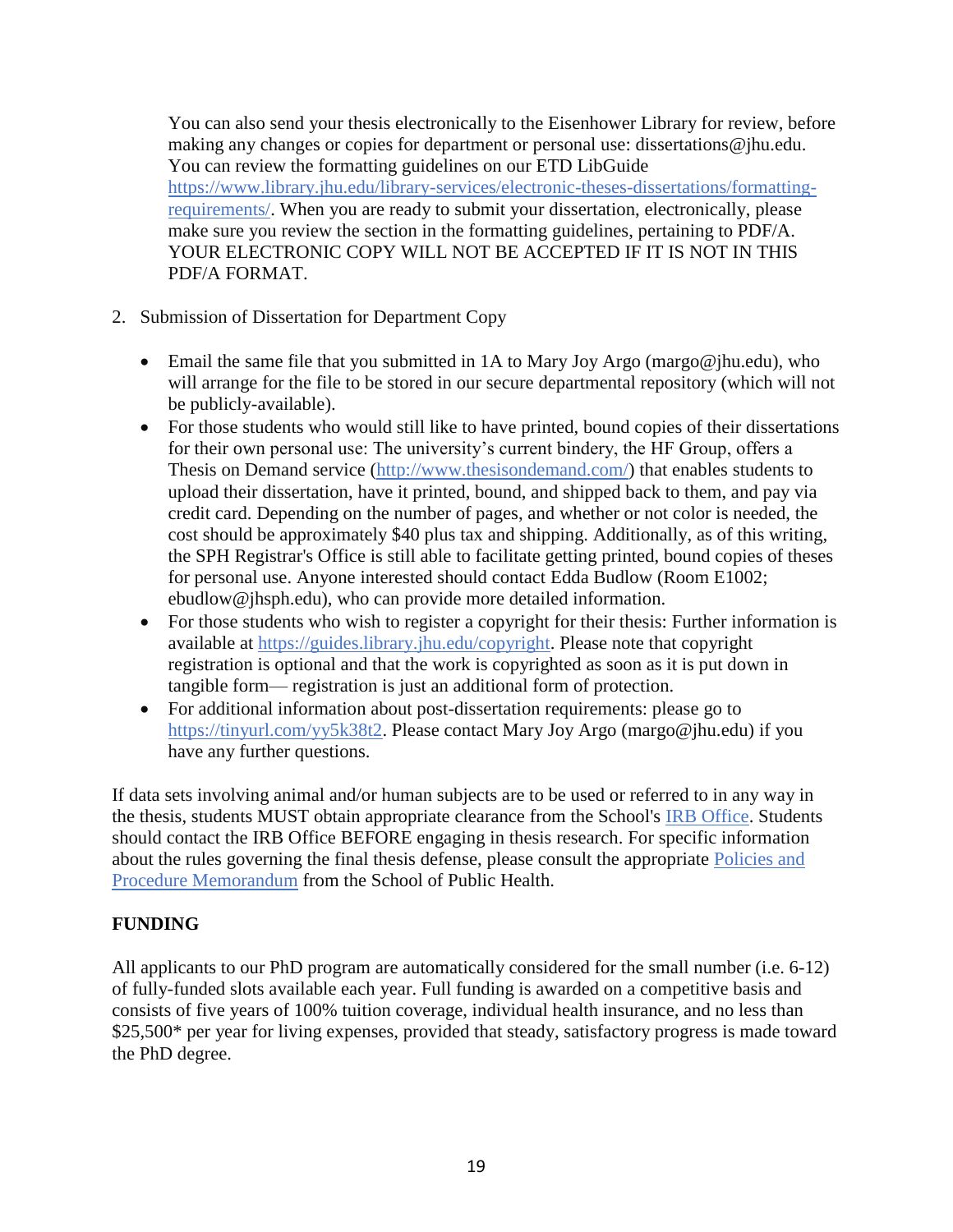The mechanism of payment for your stipend varies according to your funding source. For students supported by NIH training programs or an external scholarship source, stipend is paid by your program for the duration of funding by the respective source. See section [NIH](#page-20-0)  [TRAINING PROGRAMS](#page-20-0) for a description of work regulations for NIH trainees.

For others, stipend is provided by the department during the first year of study. Thereafter, participation in research is considered as a crucial part of students' academic development, and stipends are provided through paid research assistantships (see section [RESEARCH](#page-19-0)  [ASSISTANTSHIPS\)](#page-19-0). These may be funded through projects led by your advisor, other Biostatistics faculty, faculty members in other departments with whom a Biostatistics faculty member collaborates, the Biostatistics Center, and the like. It is important that each student know the source of his/her funding and understand the responsibilities that come with it. Students should meet with their academic advisors on a regular basis to identify opportunities and discuss progress of ongoing assignments.

All PhD students who have completed 5 years of study are required to pay for their own departmental tuition (currently \$16,000 per year) and health insurance. Students in this category are not required to serve as teaching assistants. If they choose to do so they will be paid for their time for five hours per week.

As outlined in section [PART-TIME STUDY,](#page-8-1) except under special circumstances, part-time PhD study is actively discouraged. Accordingly, there is no financial support of any kind for tuition, health insurance, or living expenses for part-time PhD students.

\* rate for 2020-21 academic year. Funding for tuition and stipend is guaranteed at the same levels, conditions and expectations described in your original acceptance letter into our program.

### <span id="page-19-0"></span>**Research Assistantships**

Beginning in their second year, students who are not supported by NIH training programs or an external scholarship source are required to apprentice with faculty as research assistants in exchange for their stipend. Students find this apprenticeship with faculty to be one of the most valuable parts of their education. Please do not hesitate to speak with faculty members about research assistantship opportunities they may have available. Additionally, Mary Joy Argo has compiled a list of opportunities and can otherwise assist you in identifying a suitable research assistantship. Please note that your stipend is accompanied by an expectation of 19 hours per week research assistantship work for 11 months per year. It may be less if good faith efforts to maintain employment at this level of expectation are not made or if there is substitution of offsite summer work. If there are difficulties or gaps with your employment, please notify the Department payroll office immediately. If you have questions about your particular situation, please contact Mary Joy Argo (margo@jhu.edu).

Departmental policy limits the number of paid hours students may work during the academic year to 19.99 hours per week (this includes both paid research assistantships and paid teaching assistantships). Under exceptional situations where there is an educational support need that students may fill without impeding their academic progress, an additional five hours per week is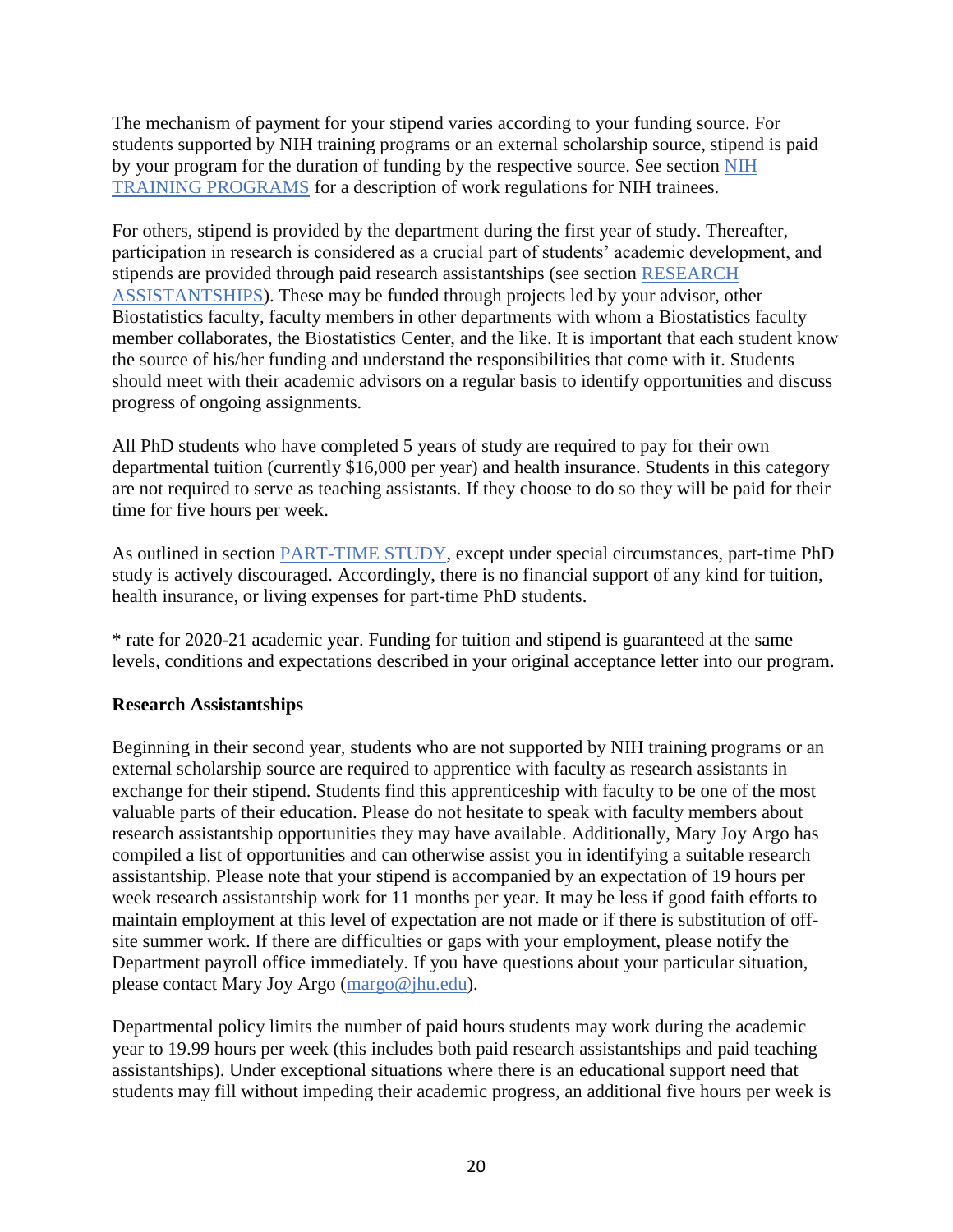allowable with advance permission from the Graduate Program director and OIS in the case of international students. During non-academic periods students may work additional hours per week (up to 40 total) for additional income, so long as this does not impede academic progress. All JHU employment most be coordinated through the Biostatistics administration and be approved by the student's academic advisor. For questions, please contact Joetta Love (jlove12@jhmi.edu), departmental human resource coordinator. International students with questions regarding their work eligibility should contact the Office of International Services or Joetta Love (jlove12@jhmi.edu).

## <span id="page-20-0"></span>**NIH Training Programs**

The Department currently offers an NIH-funded training opportunity in the epidemiology and biostatistics of aging.

Positions on NIH institutional training grants may not be used for study leading to the MD, DDS, or other clinical, health-professional degrees except when those studies are a part of a formal combined research degree program, such as the MD/PhD. Similarly, trainees may not accept NIH support for studies that are part of residency training leading to clinical certification in a medical or dental specialty or subspecialty. It is permissible and encouraged, however, for clinicians to engage in NIH- supported full-time, postdoctoral research training even when that experience is creditable toward certification by a clinical specialty or subspecialty board.

Students enrolled in health-professional doctoral degree programs may receive support for a period of short-term, full-time research training as described above. Additionally, healthprofessional students or individuals in postgraduate clinical training may interrupt their studies for a year or more to engage in an extended period of full-time research training before completing their professional degree or other types of clinical training.

Trainees are required to pursue their research training on a full-time basis, devoting at least 40 hours per week to the program. Within the 40-hour-per-week training period, research trainees who are also training as clinicians must devote their time to the proposed research training and must confine clinical duties to those that are an integral part of the research training experience.

To be appointed to a training position supported by an NIH research training grant, an individual must be a citizen or noncitizen national of the United States or must have been lawfully admitted for permanent residence (i.e. in possession of a currently valid Alien Registration Receipt Card I-551, or some other legal verification of such status). Noncitizen nationals are generally persons born in outlying possessions of the United States (e.g. American Samoa and Swains Island). Individuals on temporary or student visas are not eligible.

Predoctoral trainees must have received a baccalaureate degree by the beginning date of their NIH appointment, and must be training at the postbaccalaureate level and enrolled in a program leading to a PhD in science or in an equivalent research doctoral degree program. Healthprofessional students who wish to interrupt their studies for a year or more to engage in full-time research training before completing their professional degrees are also eligible.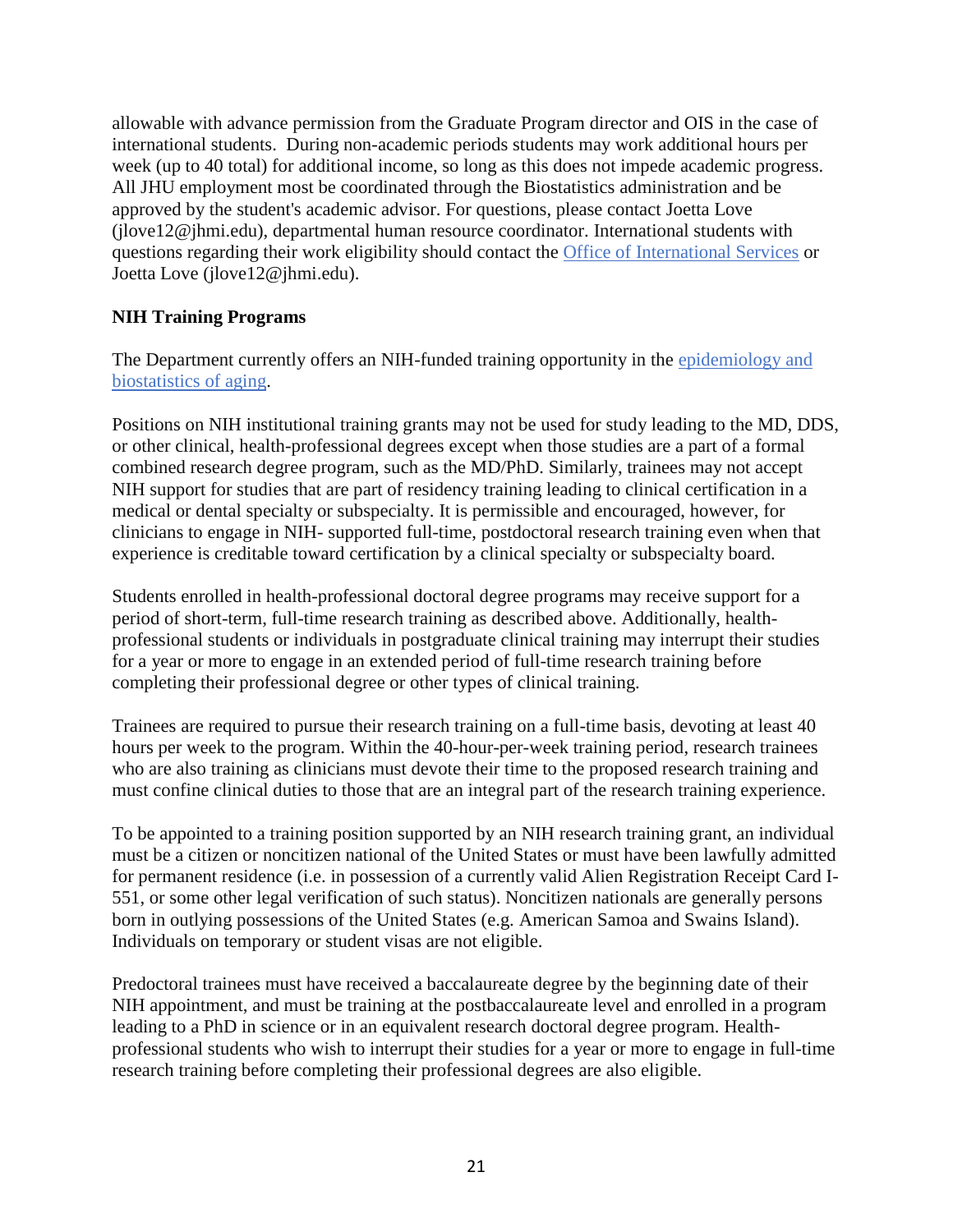Departmental policy limits additional hours worked by NIH trainees to 10 hours per week during the academic year and 30 hours per week during summer.

NIH training grants support a large part of each trainee's tuition, stipend and insurance. Typically, additional funding is provided to support travel and other training related expenses. The amount of these funds and their restrictions vary by grant. Questions regarding these funds should be directed to the individual training program directors.

## <span id="page-21-0"></span>**TEACHING ASSISTANTSHIPS**

Beginning in their second year, all PhD students are expected to spend approximately five hours per week per term performing duties associated with their function as Teaching Assistant (TA) for a course. Typically, this involves:

- becoming familiar with the lecture and lab materials either by previously taking the course, sitting in on the course, or reviewing the materials;
- participating in lab sessions as needed;
- holding TA office hours:
- grading homework, quizzes, exams or projects;
- attending organizational meetings with the instructor(s) and other teaching assistants.

Teaching assistants are extremely valuable members of the instructional team. At times, students may feel more comfortable in approaching teaching assistants for help than the instructor. Teaching assistants should inform instructors of students who are experiencing unusual difficulties. Also, teaching assistants should provide feedback to the instructor if they discover typographical errors or mistakes in the course materials, problems with course data sets, difficulties in accessing the course website, or any other unanticipated troubles.

For certain large course sequences offered to public health professionals, a teaching assistant(s) may be assigned as a Lead Teaching Assistant. This position entails the additional duties of conducting 2-hour laboratory sessions approximately twice per week and meeting weekly with the course instructors. These additional responsibilities result in a total time commitment of approximately 10 hours per week. Fulfilling the role of Lead Teaching Assistant for two terms satisfies a student's teaching assistant commitment for the entire academic year.

In situations where we have more teaching assistants than are needed, more senior students will receive priority for being released from this responsibility. Teaching assistantships during the first 5 years are considered part of each PhD student's academic development. Therefore, these students are not paid for this teaching assistantship, except during the summer term (when TA service is voluntary).

Before each academic school year, student preferences for Teaching Assistant positions are collected by the academic coordinator (Mary Joy Argo, margo@jhu.edu) and positions are assigned prior to the start of each term.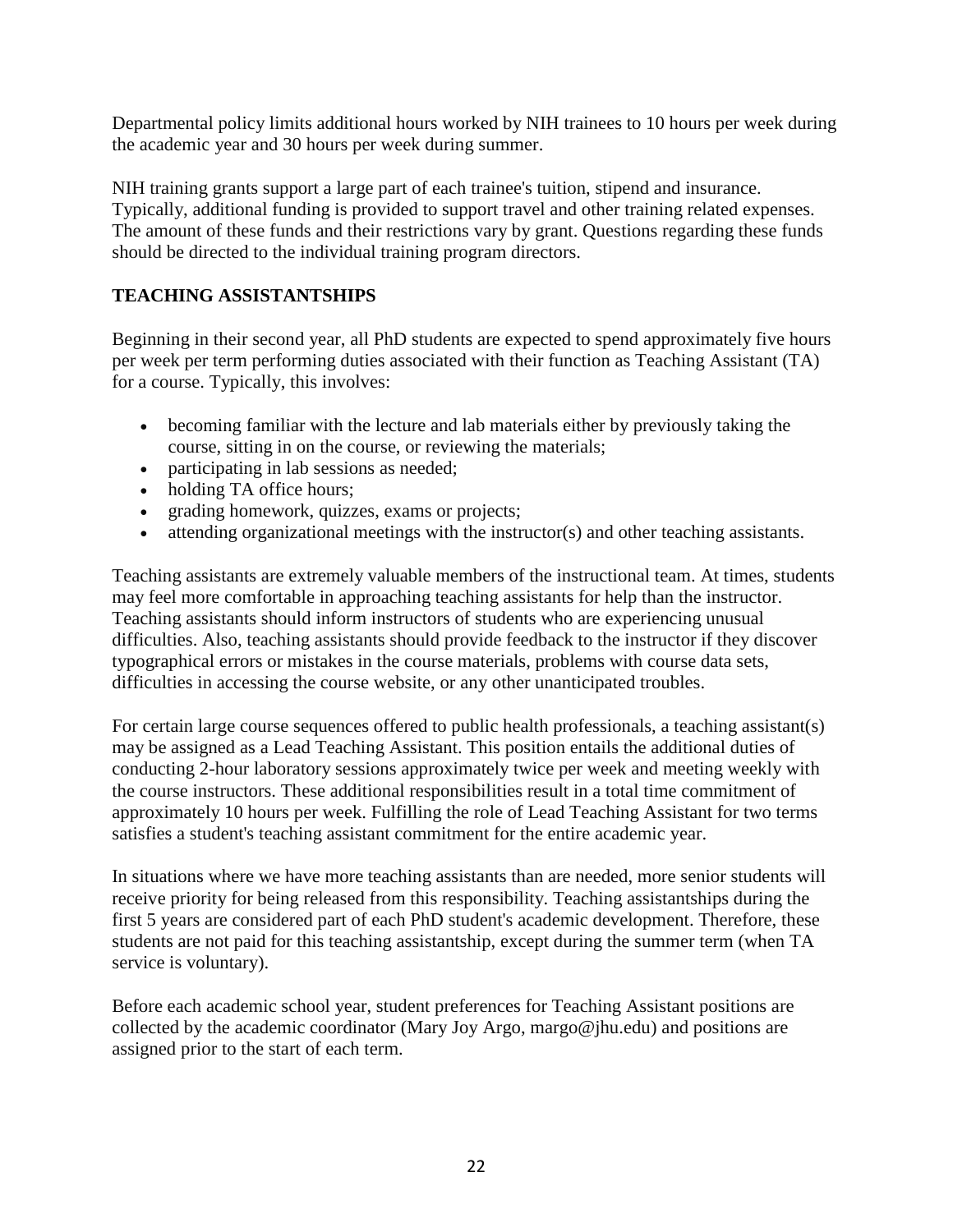## <span id="page-22-0"></span>**TA Training**

At the beginning of each academic year, we hold a mandatory, half-day TA training session for all 2nd-year students. This session was initiated in 2003 and, since then, has been held annually in late August or early September of each academic year. Although the session is arranged and mentored by a Biostatistics faculty member, senior doctoral students take responsibility for the session, the agenda and changes or modification in topics. Topics covered include: Preparedness and knowledge of the material; understanding the backgrounds of students in the course; grading expectations; interpersonal skills, best practices for conducting labs and holding office hours, and time management. These topics are highlighted and emphasized via skits and subsequent discussion, as well as role playing conducted by all participants. Small group breakouts discussions on TA expectations and responsibilities are organized by different types of courses (i.e. small, medium, large; department vs. schoolwide; graduate vs. undergraduate). In 2019, a section was added to the training session on tools for supporting mental health as a TA, as well as resources.

In addition to our departmental TA training session in August, we require Biostatistics  $2<sup>nd</sup>$ -year PhD & ScM students to complete the Center for Teaching & Learning's online TA training module. This is a single, self-paced, online course that we feel is both complementary to and reinforcing of our departmental TA training. It is particularly important for those who are unable to attend the departmental TA training session in August. More information about the training is available

at https://sites.google.com/site/ctltteachingtoolkit/teaching-assistants/ta-training. Please go to https://courseplus.jhu.edu/core/index.cfm/go/enr:enr.start/cID/1886/ to register for the July 1st offering (enrollment is ongoing) and complete the training no later than December 31st of your second year. If you do not complete the training by December 31st, you will need to sign up for the next session, which begins on January 1st.

# <span id="page-22-1"></span>**ADVISING**

Upon matriculation, all students are assigned an academic advisor who will serve as a resource for curriculum planning, part-time projects, registration approval, etc.

During the course of the first year, students are encouraged to attend [working group](#page-25-2) meetings to proactively explore the research of the faculty as a whole. During the course of the first two years, students should start the process of identifying a thesis topic/advisor with the expectation that they start the thesis work in earnest following their second academic year. Typically, after the second year of study, students have already begun to establish collaborative relationships with faculty members. Shared interests and compatible work styles will usually lead to a student, at the end of the second year or beginning of the third year, requesting a faculty member to be his or her thesis advisor. Once a faculty member has agreed to be a thesis advisor, the student should notify Mary Joy Argo (margo@jhu.edu) immediately so that the proper records can be updated. As a courtesy, students should also notify their former academic advisor of this change.

The thesis advisor works with the students to plan for the school-wide preliminary oral examination, usually held during the first two terms of the third year. Once the student has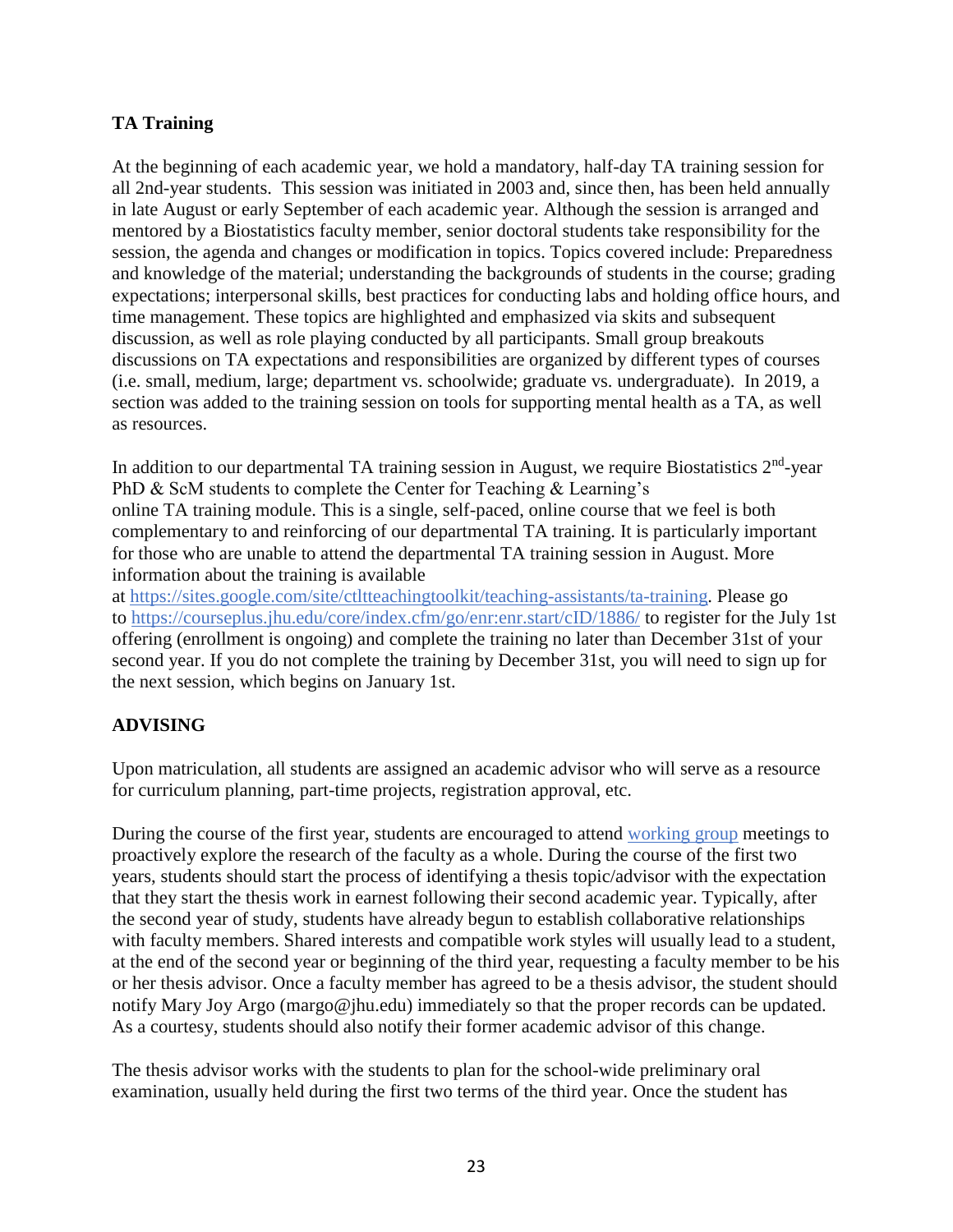passed the preliminary oral examination, the thesis advisor assists the student in putting together a PhD committee and in preparing for the final thesis defense.

# <span id="page-23-0"></span>**PhD ADVISORY COMMITTEES**

In order to further strengthen faculty and student interaction in the PhD program as well as maximize advising opportunities for our junior faculty, students in their third year are required to identify a primary thesis advisor and a secondary faculty advisor within the Department of Biostatistics as well as two or three faculty members from outside the Department to serve as a "PhD committee." This committee meets at least once per year to review student progress and to provide a brief report to the graduate program and student. Students present thesis progress using appropriate written or visual aids and obtain feedback and suggestions to enhance their research productivity. These meetings also stimulate dialogue within the department and with outside faculty who participate. While it is anticipated that students will draw from this committee for their thesis readers, it is not required that they do so. At the end of each thesis advisory committee meeting, the committee should complete the Annual Thesis Committee Meeting Form to summarize views on student progress and specific recommendations for continued success. The student will retain a copy of the Annual Thesis Committee Meeting Form and return a copy to the Department Academic Coordinator Mary Joy Argo (margo@jhu.edu).

# <span id="page-23-1"></span>**INDIVIDUAL DEVELOPMENT PLANS**

As of the 2018-19 academic year, all enrolled and active doctoral students at the University must be evaluated annually starting with their first year in the program. The University policy is laid out here: http://homewoodgrad.jhu.edu/academics/policies/.

Based on the JHSPH Guide to Effective Doctoral Reviews, there are three major components that must be addressed for each student annually:

- 1. Student Self-Assessment and Individual Development Plan (IDP)
- 2. Monitoring of student progress in the program
- 3. Feedback to student

The concrete requirements for Biostatistics students are described in detail below.

1. Student Self-Assessment and Individual Development Plan

- Each student should complete the IDP in the Fall of each academic year, before the end of 2nd term.
- The student and advisor are required to meet in person to discuss the IDP during the 2nd term.
- After the meeting, the student should write up a brief summary (1 paragraph) including the goals and plans for the next year. The student is required to submit the summary to the Department Academic Coordinator (Mary Joy Argo, margo@jhu.edu) to go into the student's record, as documentation that the IDP was completed and discussed between student and advisor.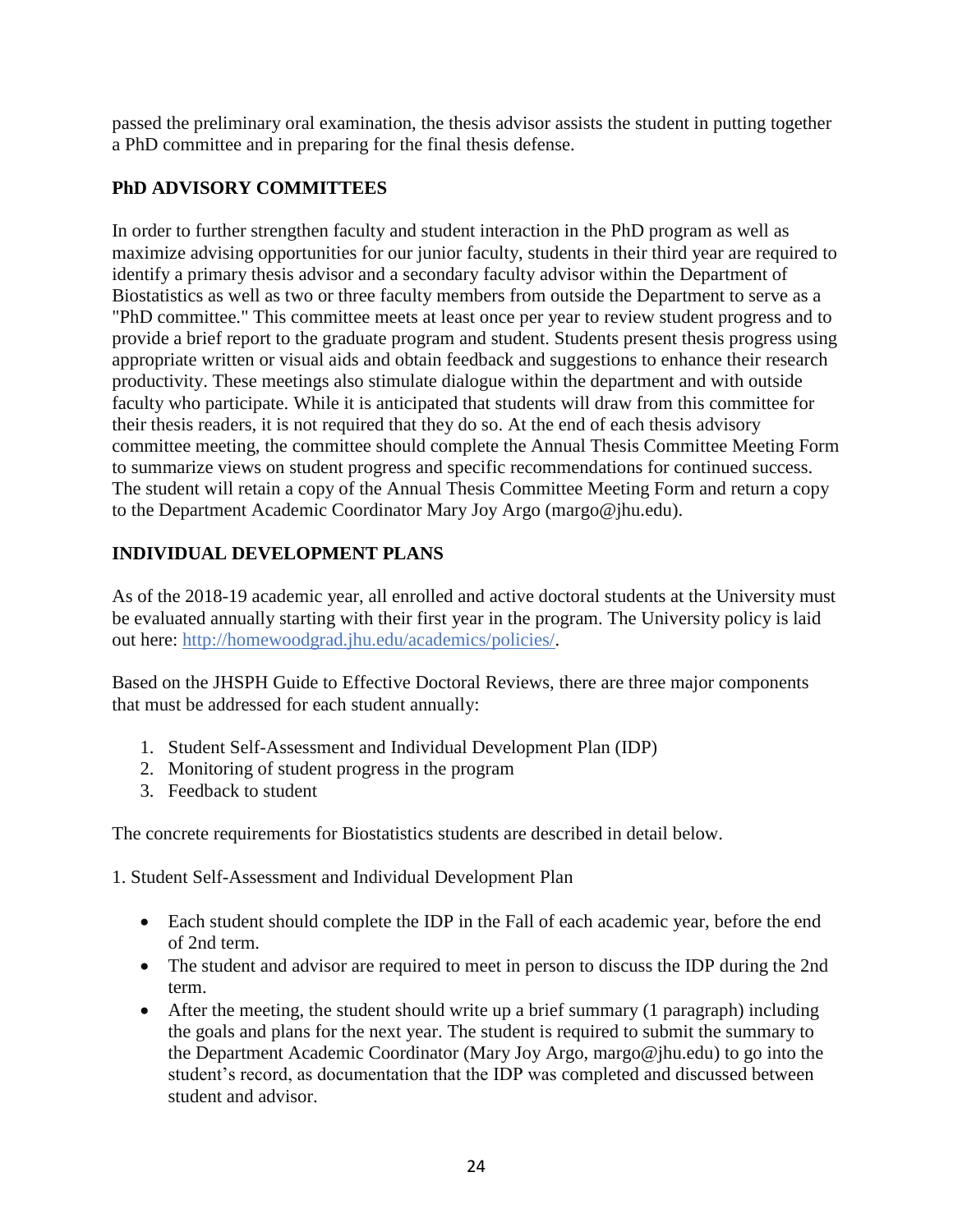- The department is required by the school to have a record that the process was completed. This could be in the form of an email from the student to the Academic Coordinator with this summary paragraph, cc'ing the advisor.
- 2. Monitoring of student progress in the program
	- Upon successfully completing the Preliminary Oral Examination, a Thesis Advisory Committee (see [PhD Advisory Committees](#page-23-0) above) is formed to monitor the student's progress of his/her thesis research. The committee typically consists of 4-5 faculty members including the student's primary thesis advisor and should have adequate representation by both biostatistics faculty (2 faculty members) and nonstatistical scientists (2-3 faculty members). Members of the committee may have primary appointments in Biostatistics or in other departments of the university. Students are encouraged to select members of their committee in consultation with their thesis advisor. In addition to regularly scheduled meetings with their Thesis Advisory Committees, students are also encouraged to consult with their committee members for advice as necessary.
	- Students are required to meet with their Thesis Advisory Committees at least once each year, before the end of 3rd term.
	- At the end of each thesis advisory committee meeting, the committee should complete the Annual Thesis Committee Meeting Form to summarize views on student progress and specific recommendations for continued success. The student will retain a copy of the "Annual Thesis Committee Meeting Form" and return a copy to the Department Academic Coordinator.
	- Each student will be reviewed by the teaching faculty of the department in a faculty meeting at the end of each academic year. The meeting will discuss students' academic progress. It is the student and advisor's responsibility to complete the annual IDP process and—for students having completed their preliminary oral examinations, thesis advisory committee meeting--before the annual departmental review. Students in their first two years additionally are reviewed by the teaching faculty in a mid-academic year meeting.
- 3. Feedback to student
	- After the annual departmental review, the department will provide feedback to each student in writing by August 1, detailing progress in the program, evidence of completion of the IDP process and discussion, and summary of specific goals and expectations for the next year.

# <span id="page-24-0"></span>**SUPPORT FOR TRAVEL**

The Department wants its PhD students and graduates to be effective communicators of statistical and scientific research. Toward this end, the Joseph Zeger Travel Reimbursement Fund has been established to provide partial support for PhD students to present papers or posters at research meetings. The Fund recognizes Joseph Zeger, who believed all individuals, and not just those of means, should have the opportunity to achieve their full potential. Students must request permission from Dr. Hongkai Ji, graduate program director, in a brief letter, co-signed by the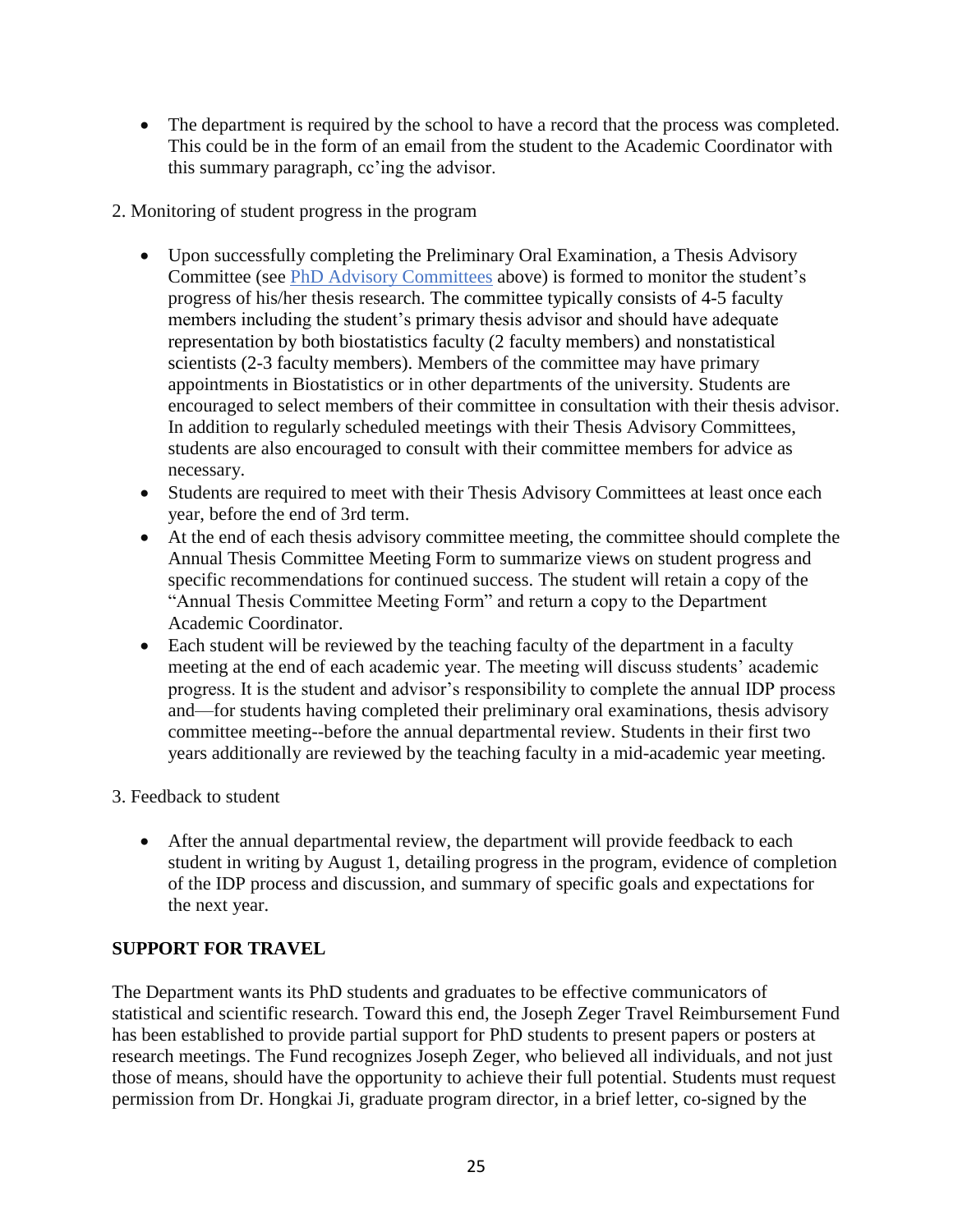advisor, which indicates the meeting and the paper title. Once students have obtained the necessary signatures, they should bring/email the letter of request to Mary Joy Argo (margo@jhu.edu) in Room E3523. Students will be reimbursed for up to a fixed amount that is set by the administrator annually. (The current amount is \$500.) Because funds are limited, students may receive partial support for only one meeting per fiscal year (i.e. July through June). Funded students are also expected to present their paper to the Department's students and faculty in a formal or informal setting.

Students supported on NIH-funded training programs typically have additional conference registration and travel support available to them.

## <span id="page-25-0"></span>**DEPARTMENT RESOURCES**

## <span id="page-25-1"></span>**SEMINARS**

The Department offers a weekly seminar program featuring recent work by outstanding statistical scientists from around the world. Attendance is required for all PhD students. Seminar announcements are distributed via email and posted on the departmental website. For more information about seminars, please contact Kara Schoenberg (kschoe10@jhmi.edu).

## <span id="page-25-2"></span>**WORKING GROUPS**

Various formal and impromptu working groups and student learning groups exist throughout the Department. These groups provide supplemental seminars and didactic sessions, opportunities to observe faculty research-in-progress presentations and discussions, and opportunities for student presentation of research in progress. Student participation in these groups is strongly encouraged.

### <span id="page-25-3"></span>**CONSULTING OPPORTUNITIES**

The Johns Hopkins Biostatistics Center provides the latest in biostatistical and information science expertise to a wide range of clients in the Johns Hopkins Medical Institutions. We also consult to health researchers at other academic health centers, pharmaceutical companies, medical research organizations, managed care organizations and government agencies. Our clients have included Merck, Pfizer, the University of Maryland, and the U.S. Department of Justice.

The Center offers consulting on biostatistical issues related to the effective collection and interpretation of health information, including designing research studies; designing data collection systems and instruments; data entry and validation; data management and quality assurance; statistical analysis and data interpretation and professional and scientific report writing. There are numerous opportunities for hands-on experience in each of these areas, including consulting in a weekly biostatistics clinic available to Hopkins faculty and students.

To learn more about the Center and biostatistical consulting opportunities, please contact Dr. Gayane Yenokyan, Executive Director.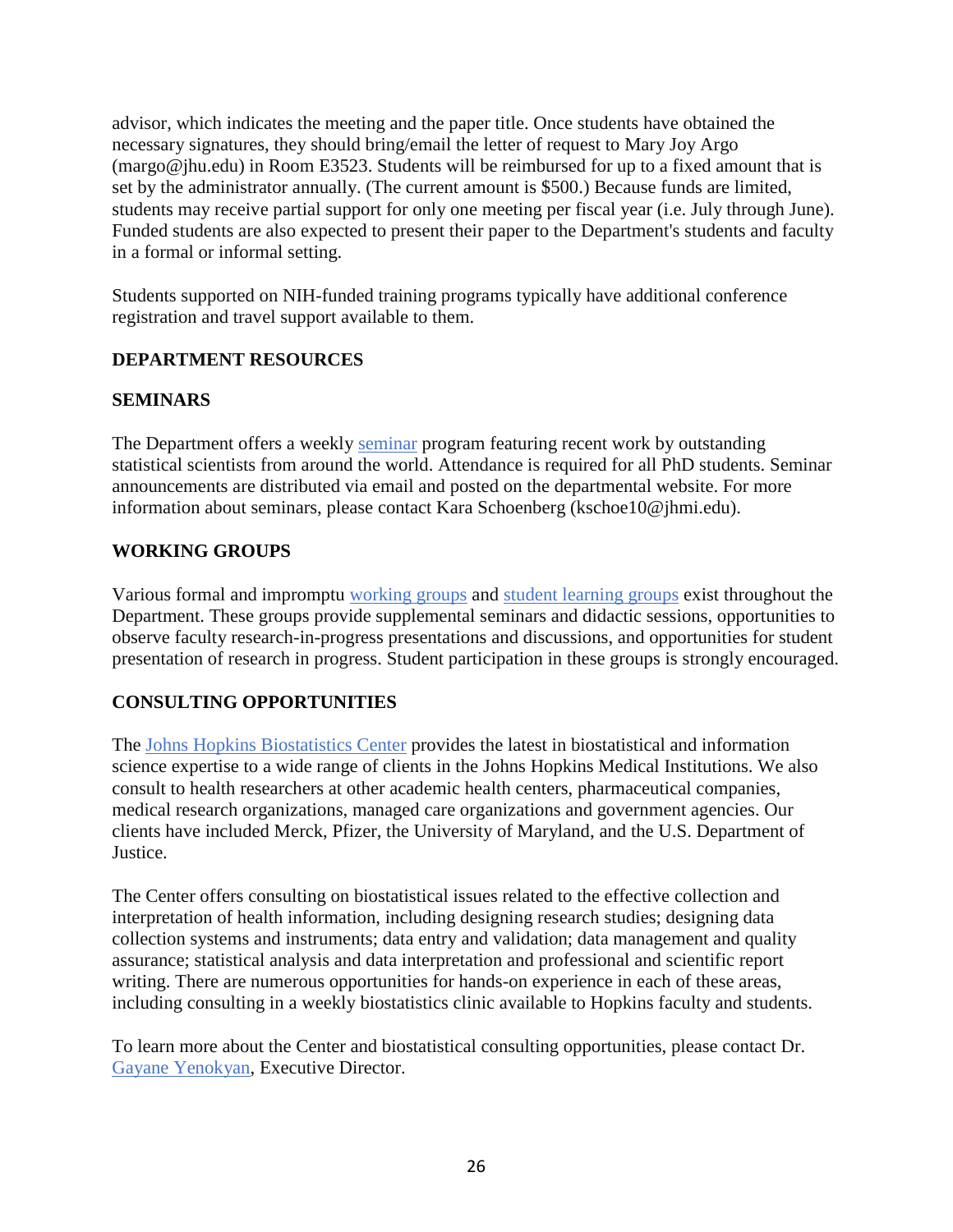## <span id="page-26-0"></span>**STUDENT OFFICES, LOCKERS, AND MAILBOXES**

All PhD students are assigned an office space for their first five years. The Department's ability to provide offices to PhD students in their sixth year and beyond varies year by year and is dependent on space availability. Students without an office assignment are welcome to use the Computing Lab (aka Genome Café) and the common room of the Biostatistics Library.

Students without office assignments who would like a permanent place to store their belongings are free to choose any locker in the Wolfe St. Building and secure their belongings with their own lock or stop by the Student Affairs Office in E1002 and pick up a lock. Lockers are cleaned and fumigated every June. An email will be sent by the School to all students with the cleaning date in advance. All items must be removed prior to the cleaning date; any items left in lockers during the cleaning period will be discarded. The School is not responsible for any items left in lockers. Any personal locks left on the lockers will be cut off during the cleaning in June.

Student mailboxes are located along the wall facing the main Biostatistics office (Room E3527).

### <span id="page-26-1"></span>**COMMON SPACES**

#### <span id="page-26-2"></span>**Biostatistics Library**

The Biostatistics Library, located in Room W3513 of the Wolfe Street Building, is open only to affiliated faculty, students, and staff.

- List of Departmental Journals
- Search the Biostatistics Library Catalog

### <span id="page-26-3"></span>**Library Common Room & Genome Café**

The library common room, located in W3513, and Genome Café, located in E3607, have been created to stimulate creativity, productivity and collaboration among members of the Department of Biostatistics and with our Hopkins and external colleagues. To maximize the rooms' value, please abide by the following general guidelines.

- Informal discussions and group meetings are encouraged. Be respectful of others not participating.
- To schedule use of the room for formal presentations, or for concerns about the space or equipment, please send an email to BiostatEvents@jhu.edu.
- Submit large computing jobs to the cluster. Use desktops for interactive computing only.
- Take your belongings with you at the end of work sessions and at the end of the day.
- Snack food and drinks are permitted but not in the immediate proximity of equipment.
- Leave the room cleaner than you found it.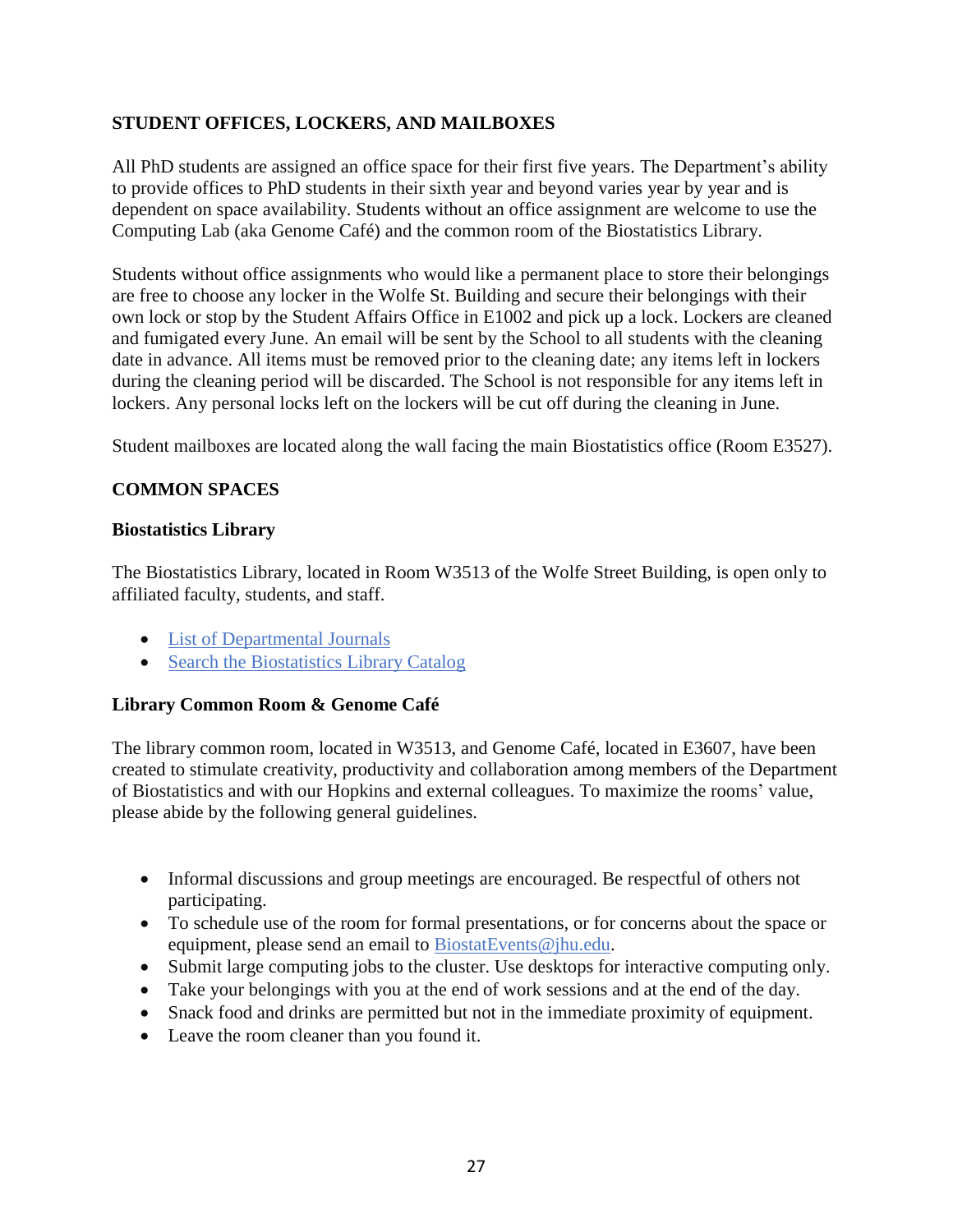# <span id="page-27-0"></span>**COMPUTING**

The Biostatistics Information Technology committee (BIT) at the Department of Biostatistics is responsible for advising the Biostatistics Chair on all issues related to computing. It also serves an oversight role over the Joint High Performance Computing Exchange (JHPCE).

The Joint High Performance Computing Exchange (JHPCE) is a High-Performance Computing (HPC) facility in the Department of Biostatistics at the Johns Hopkins Bloomberg School of Public Health. To join the JHPCE as a new user, fill out the JHPCE new user request form.

### <span id="page-27-1"></span>**WEBSITE**

The Department's website is maintained and updated regularly by Erica Tunstall (etunsta2@jhu.edu). Here information can be found on almost all aspects of departmental life, including academics and student life, research and working groups, and seminars and events.

Students are automatically listed on a section of our website that displays basic information, such as room and phone numbers, name of advisor, and previous degrees. These pages are maintained by Erica Tunstall and are a valuable resource for prospective students and faculty members.

Students are strongly encouraged to create a personal website that can be accessed from their departmental listing. The creation of such a site is particularly important for senior students, as potential employers increasingly rely upon information posted upon job candidates' websites. Suggested materials to post are CVs, lecture slides, papers (i.e. oral exam presentations), software, teaching experience, and other indicators of professional expertise and experience. Students are encouraged to copy the page designs of faculty and other students. Students who have a personal website should notify Erica Tunstall (etunsta2@jhu.edu), who can insert a link to that website.

# <span id="page-27-2"></span>**STUDENT LIFE**

# <span id="page-27-3"></span>**HEALTH INSURANCE**

Fully-funded students have health insurance coverage for five years. This includes health insurance coverage under the Student Health Plan administered by EHP, the University Health Services (UHS) clinic fee, dental insurance, and vision insurance. For more information, click here.

In addition, all JHSPH students are provided a free annual eye exam/contact lens evaluation through UHS. One comprehensive eye exam/contact lens evaluation per plan year is provided by the Wilmer Institute Comprehensive Eye Service at no cost to School of Medicine, Berman Institute of Bioethics, and Bloomberg School of Public Health participants. It is important that you identify yourself as a student or postdoctoral fellow when making the appointment. Appointments may be made at any of the following sites:

• Johns Hopkins Hospital 410-955-5080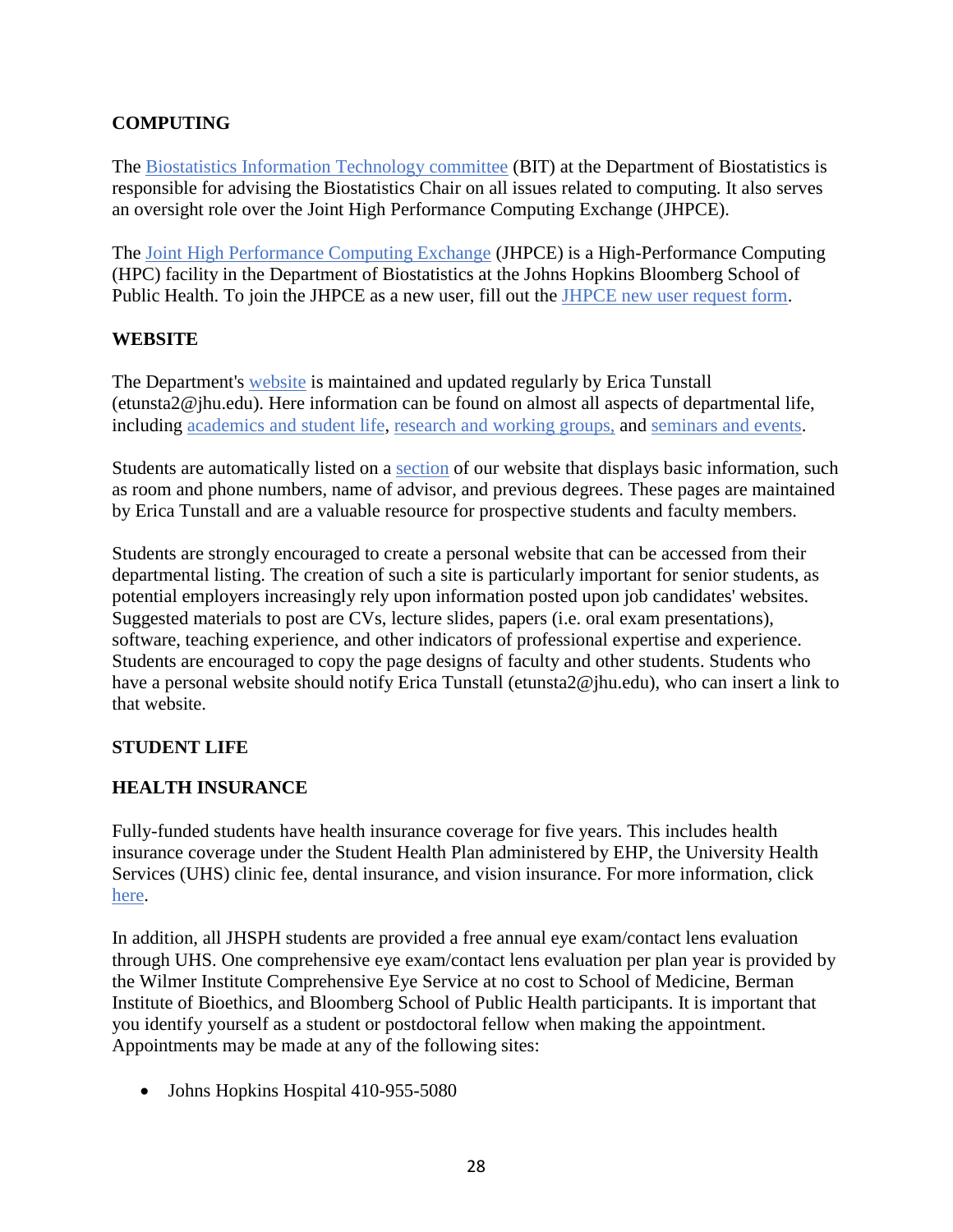- Greenspring Station 410-583-2800
- Columbia 410-910-2330
- White Marsh 443-442-2020
- Bel Air 410-399-8443
- Bethesda 240-482-1100

Note: Provider bills for routine eye examination/contact lens evaluations, and an Explanation of Benefits (EOB) if received, should be forwarded to the UHS Benefits Office for prompt payment by that office.

For any questions regarding health insurance, please contact Steve Bazzetta (sbazzet1@jhu.edu).

## <span id="page-28-0"></span>**WELLNESS AND MENTAL HEALTH**

Students' mental health are a priority for the department and university. The Student Assistance Program (JHSAP) is a free, convenient, and confidential evaluation and referral service available to all students in the School of Public Health. JHSAP offers identification and assessment of personal, family, and school/work-related issues, brief counseling and consultation, and referrals to appropriate and accessible services and resources.

Students are also supported by the Office of Student Life at the Bloomberg School, the UHS Office of Wellness and Health Promotion, and the UHS Mental Health program.

## <span id="page-28-1"></span>**FITNESS**

The Bloomberg School offers its own private fitness center for students, faculty and staff. The facility is a satellite of the Denton A. Cooley Center and features state-of-the-art Life Fitness strength equipment. It is located on the 9th floor, 615 N. Wolfe Street and is open 7:00 a.m. to 7:00 p.m., Monday through Friday, and provides a safe workout environment for faculty, staff and students with a captivating view of Baltimore. For more information, visit http://jhmifitness.com/.

### <span id="page-28-2"></span>**SEXUAL HARRASSMENT AND ASSAULT**

We do not tolerate sexual harassment of any kind in our community. Neither do we tolerate discrimination or harassment with respect to sex, race, ethnicity, sexual orientation, religious beliefs, or other characteristics comprising people's status and identities. These behaviors and perspectives are deplorable and unacceptable without exception.

Anyone who believes they are experiencing harassment or discrimination must feel free and open to seek redress. If you find yourself in such a situation, you will have the full support of the department in reporting it and in pursuing remedy.

The University is committed to promoting a safe and supportive environment for each and every member of our community. If you have been sexually assaulted or a victim of sexual violence, we urge you to reach out for emotional support and medical care. We also stand ready to assist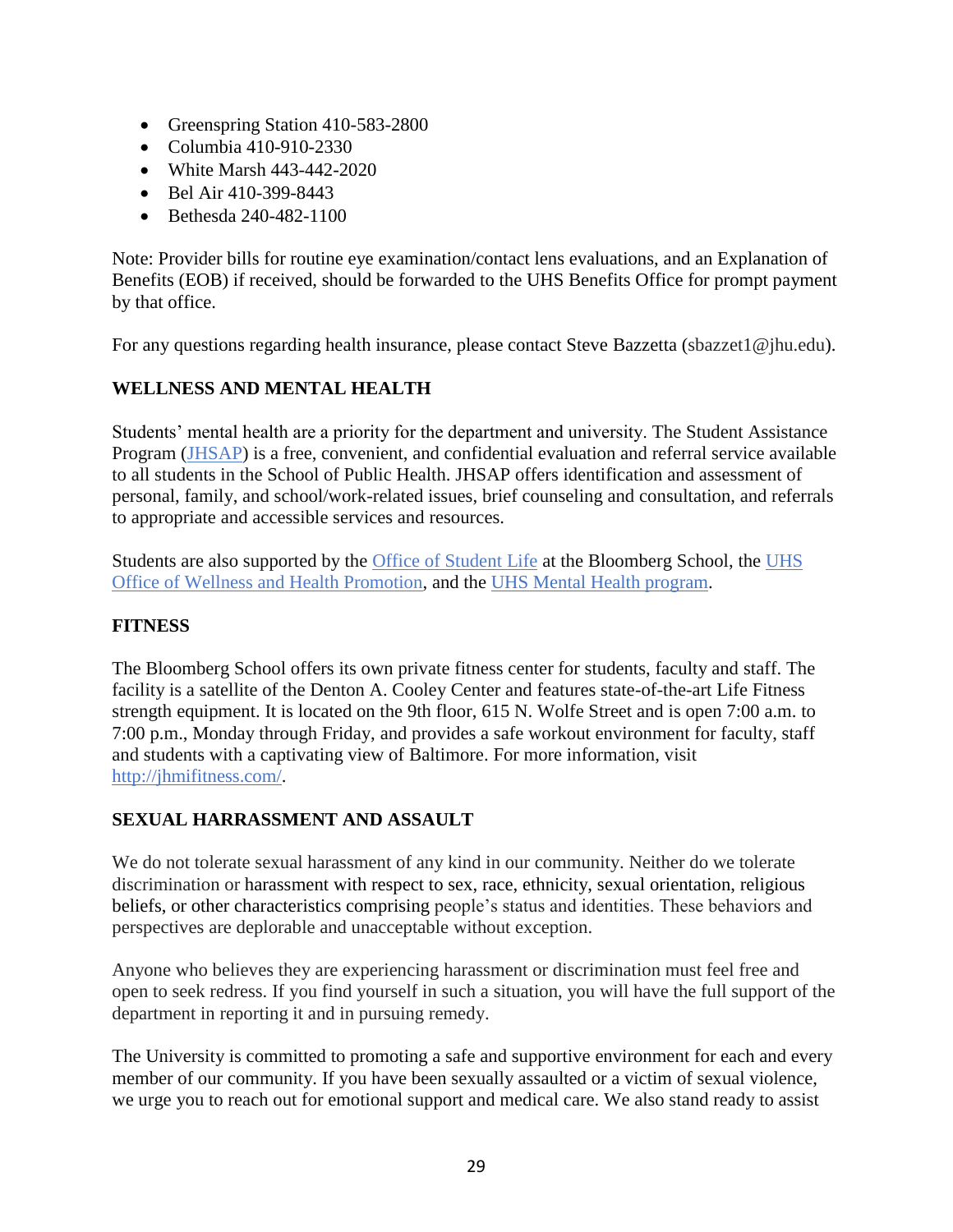you with a complaint through JHU and/or local law enforcement. The University has developed avenues for reporting and for seeking help, as well, including:

- JHU Sexual Assault Helpline 410-516-7333 (confidential)
- University Sexual Assault Response and Prevention website
- Johns Hopkins Compliance Hotline 844-SPEAK2US (844-733-2528)
- JHU Office of Institutional Equity 410-516-8075 (nonconfidential)
- Johns Hopkins Student Assistance Program (JHSAP) 443-287-7000
- University Health Services Mental Health (UHS-MS) 410-955-1892

## <span id="page-29-0"></span>**SECURITY**

Corporate Security is responsible for the oversight of security operations and investigations on the campuses of Johns Hopkins Medicine. Its force, which consists of security professionals and off-duty Baltimore City Police Officers, operates 24 hours a day, 7 days a week. Officers are posted at key areas inside and outside buildings and patrol the entire campus.

Although the security team works hard to keep the Hopkins campuses safe, there may be times where you'd feel more secure if you had a security escort. Corporate security offers complimentary protective services escorts for patients, visitors, students and employees. Wherever you are on campus, just call 410-955-5585 and an officer will meet you and walk you to your on-campus destination.

### <span id="page-29-1"></span>**TRANSPORTATION**

Homewood Transportation Services provides several shuttle services to faculty, staff and students. These include daytime services which connect the various Johns Hopkins properties across Baltimore, such as the popular Homewood - Peabody - JHMI Shuttle route, which connects the Johns Hopkins Homewood campus and the Johns Hopkins East Baltimore medical campus.

Beginning in the 2018-2019 academic year, JH SafeRide is powered by Lyft. This service provides free, safe travel between your home and school for Johns Hopkins University predoctoral students of SOM, SON or JHSPH who live near the Johns Hopkins East Baltimore medical campus. For more information, visit https://jhsaferide.jh.edu/.

For parking, registered Bloomberg School students can sign up for discounted monthly parking at the Church Home Garage (1600 E. Baltimore Street) and Ashland Garage (900 North Washington Street).

# <span id="page-29-2"></span>**HOUSING**

The average student rent in Baltimore is \$800-\$1200 per month. The 929 Building is the closest housing accommodation to the East Baltimore Medical Campus where the Bloomberg School is located. If you do not plan to bring a car, look for housing that is located on the Johns Hopkins shuttle route or other public transportation. Johns Hopkins hosts an off-campus housing service